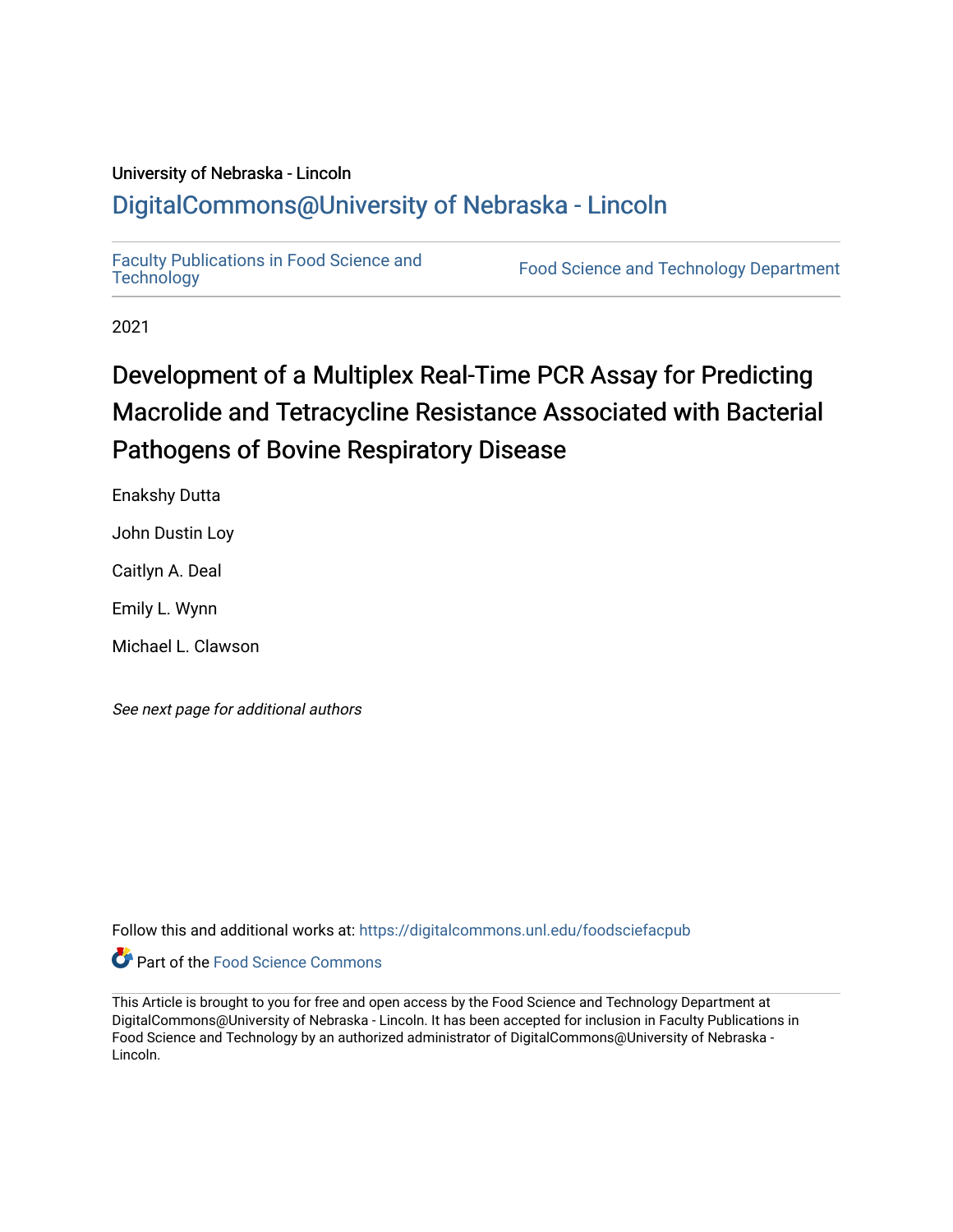### Authors

Enakshy Dutta, John Dustin Loy, Caitlyn A. Deal, Emily L. Wynn, Michael L. Clawson, Jennifer Clarke, and Bing Wang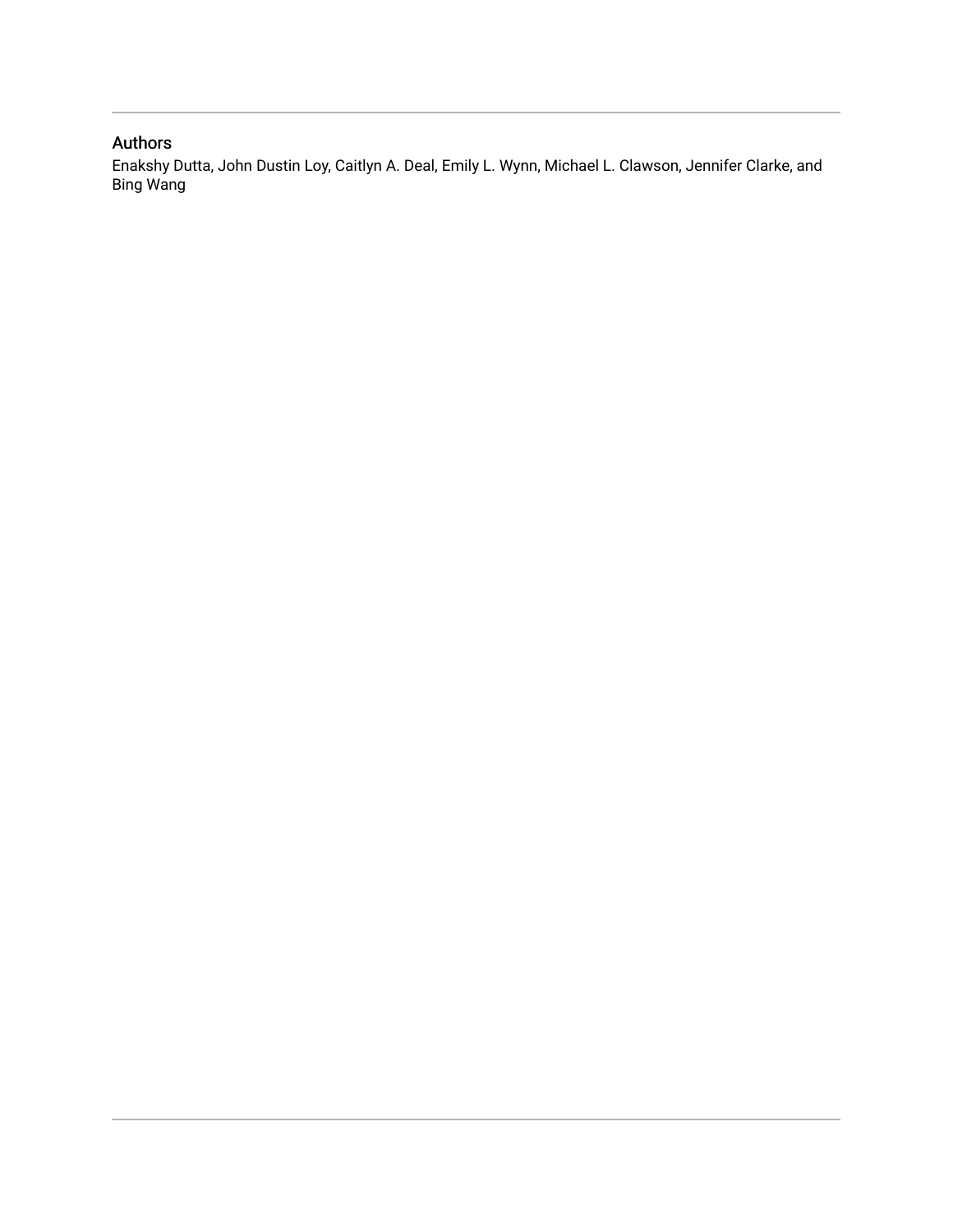

*Article*



# **Development of a Multiplex Real-Time PCR Assay for Predicting Macrolide and Tetracycline Resistance Associated with Bacterial Pathogens of Bovine Respiratory Disease**

**Enakshy Dutta 1,†, John Dustin Loy 2,† [,](https://orcid.org/0000-0002-7282-096X) Caitlyn A. Deal <sup>2</sup> , Emily L. Wynn <sup>3</sup> , Michael L. Clawson <sup>3</sup> [,](https://orcid.org/0000-0002-3355-5390) Jennifer Clarke 1,[4](https://orcid.org/0000-0002-2723-7249) and Bing Wang 4,[\\*](https://orcid.org/0000-0003-0174-2252)**

- <sup>1</sup> Department of Statistics, University of Nebraska-Lincoln, Lincoln, NE 68583, USA; enakshy.dutta@huskers.unl.edu (E.D.); jclarke3@unl.edu (J.C.)
- <sup>2</sup> School of Veterinary Medicine and Biomedical Sciences, University of Nebraska-Lincoln, Lincoln, NE 68583, USA; jdloy@unl.edu (J.D.L.); caitlyn.deal@huskers.unl.edu (C.A.D.)
- <sup>3</sup> U.S. Meat Animal Research Center, Agricultural Research Service, United States Department of Agriculture, Clay Center, NE 68933, USA; emily.wynn@usda.gov (E.L.W.); mike.clawson@usda.gov (M.L.C.)
- <sup>4</sup> Department of Food Science and Technology, University of Nebraska-Lincoln, Lincoln, NE 68588, USA
- **\*** Correspondence: bing.wang@unl.edu; Tel.: +1-(402)-472-2517
- † These authors contributed equally to this work.

**Abstract:** Antimicrobial resistance (AMR) in bovine respiratory disease (BRD) is an emerging concern that may threaten both animal and public health. Rapid and accurate detection of AMR is essential for prudent drug therapy selection during BRD outbreaks. This study aimed to develop a multiplex quantitative real-time polymerase chain reaction assay (qPCR) to provide culture-independent information regarding the phenotypic AMR status of BRD cases and an alternative to the gold-standard, culture-dependent test. Bovine clinical samples (297 lung and 111 nasal) collected in Nebraska were subjected to qPCR quantification of macrolide (MAC) and tetracycline (TET) resistance genes and gold-standard determinations of AMR of BRD pathogens. Receiver operating characteristic curve analysis was used to classify AMR based on the qPCR results. For lung tissues, the qPCR method showed good agreement with the gold-standard test for both MACs and TETs, with a sensitivity of 67–81% and a specificity higher than 80%. For nasal swabs, qPCR results passed validation criteria only for TET resistance detection, with a sensitivity of 88%, a specificity of 80% and moderate agreement. The culture-independent assay developed here provides the potential for more rapid AMR characterization of BRD cases directly from clinical samples at equivalent accuracy and higher time efficiency compared with the gold-standard, culture-based test.

**Keywords:** bovine clinical samples; prudent antibiotic use; culture independent; rapid detection; receiver operating characteristic; quantitative PCR

#### **1. Introduction**

Bovine respiratory disease (BRD) is one of the most common and costly cattle diseases and affects 97% of feedlots, or 16% of cattle, with economic losses estimated to exceed 1 billion USD/year [\[1](#page-20-0)[,2\]](#page-20-1). BRD is a disease complex with multiple contributing factors, including environment, viruses, bacteria, and the host [\[3\]](#page-20-2). Disease onset is commonly initiated by viral infections, which may suppress host defense mechanisms, allowing opportunistic bacterial pathogens to replicate and colonize deeper in the lung. Environmental factors such as crowding, poor ventilation, weather, and weaning increase stress and also reduce host immunity [\[4\]](#page-21-0). The coexistence of multiple viral and bacterial pathogens often increases the severity of BRD outbreaks, leading to higher mortality and morbidity rates and associated economic burdens [\[5](#page-21-1)[,6\]](#page-21-2).

Among pathogenic bacteria causing BRD in feedlot cattle and neonatal calves, *Mannheimia haemolytica* is the most frequently isolated, followed by *Histophilus somni* and *Pasteurella mul-*



**Citation:** Dutta, E.; Loy, J.D.; Deal, C.A.; Wynn, E.L.; Clawson, M.L.; Clarke, J.; Wang, B. Development of a Multiplex Real-Time PCR Assay for Predicting Macrolide and Tetracycline Resistance Associated with Bacterial Pathogens of Bovine Respiratory Disease. *Pathogens* **2021**, *10*, 64. [https://doi.org/10.3390/](https://doi.org/10.3390/pathogens10010064) [pathogens10010064](https://doi.org/10.3390/pathogens10010064)

Received: 21 December 2020 Accepted: 12 January 2021 Published: 13 January 2021

**Publisher's Note:** MDPI stays neutral with regard to jurisdictional claims in published maps and institutional affiliations.



**Copyright:** © 2021 by the authors. Licensee MDPI, Basel, Switzerland. This article is an open access article distributed under the terms and conditions of the Creative Commons Attribution (CC BY) license [\(https://](https://creativecommons.org/licenses/by/4.0/) [creativecommons.org/licenses/by/](https://creativecommons.org/licenses/by/4.0/)  $4.0/$ ).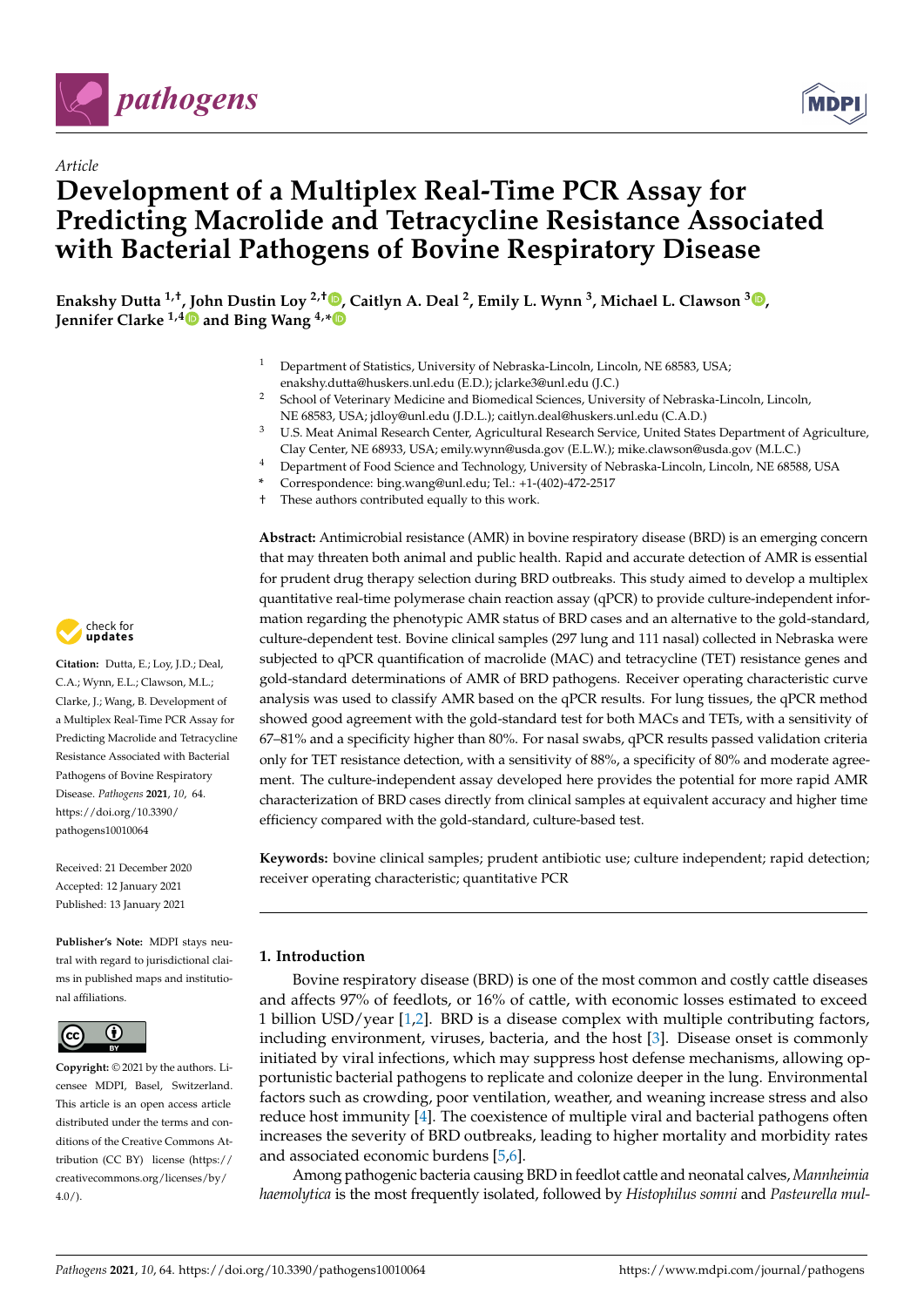*tocida* [\[1\]](#page-20-0). The multifactorial nature of BRD is often a challenge for disease management. Administration of antibiotic drugs for treatment and/or metaphylaxis (control and prevention) purposes may potentially select for resistance among bacterial pathogen populations [\[7\]](#page-21-3). Recent studies have shown that the frequency of antimicrobial resistance (AMR) in BRD bacterial pathogens in feedlots is increasing, particularly resistance to macrolides (MACs) and tetracyclines (TETs) [\[8\]](#page-21-4), which are among the most commonly used antibiotics on beef cattle feedlots in the United States  $[9-12]$  $[9-12]$ . The development of AMR could compromise the effectiveness of antibiotics for the treatment and control of BRD, potentially leading to higher mortality and lower productivity among cattle populations. Increasing AMR in BRD pathogens may also threaten public health, as the resistance genes found in BRD pathogens are contained within integrative conjugative elements (ICEs) that could potentially be transferred from BRD pathogens to zoonotic bacteria [\[10\]](#page-21-7). Hence, tools for rapidly and accurately detecting potential AMR are critical components of outbreak monitoring by veterinarians and producers. Such tools could be used as adjuncts to existing culture-independent BRD pathogen detection methods that use similar technology and workflows [\[13\]](#page-21-8). In addition, the use of these tools would enable rapid evaluation of the potential efficacy of antimicrobial interventions and ultimately benefit the beef industry and support antimicrobial stewardship by enabling informed selection of optimal drugs for BRD therapies.

Classic culture-based methods for determining AMR commonly involve isolating and identifying organisms on solid media and assessing the growth inhibition of isolated bacterial strains under a series of concentrations of the target antibiotic to determine the minimum inhibitory concentration (MIC) [\[14\]](#page-21-9). As described by the Clinical and Laboratory Standards Institute (CLSI), isolates are classified as susceptible (S), intermediate (I), or resistant  $(R)$  to an antibiotic based on the relationships between MIC measurements and "breakpoints", which are usually determined by taking into consideration the clinical outcomes of infections when the antibiotic is used [\[15\]](#page-21-10). The culture-based approach is widely used and is still considered the "gold-standard" test by national and international surveillance programs for monitoring AMR [\[14\]](#page-21-9). However, this method requires the growth, isolation, and identification of the target pathogens in pure culture, which can be time consuming and challenging due to sample contamination or overgrowth with environmental organisms [\[13\]](#page-21-8).

In recent decades, molecular methods for detecting and quantifying AMR genes have shown promise as potential alternatives to the gold-standard AMR detection [\[16\]](#page-21-11). Quantitative real-time polymerase chain reaction (qPCR), which uses hydrolysis probes to generate a fluorescence signal, enables real-time assessment of DNA amplification and quantification of the genetic materials in the original sample. The qPCR approach also permits multiplexed detection of several gene targets in a single reaction. A recent study demonstrated that this approach is extremely useful for detecting opportunistic bacterial pathogens in bovine clinical samples and has advantages over culture-based approaches, especially when multiple pathogens coexist in the presence of normal flora [\[13\]](#page-21-8). These advantages make qPCR a powerful tool for the detection of genes that confer AMR using existing sample types and workflows. The detection of AMR genes in clinical samples (lungs and respiratory swabs) would provide veterinarians and clinicians with information on the presence or absence of AMR genes within hours to guide therapy selection. Although the detection of AMR genes in a sample does not necessarily indicate that the resistance genes are carried by BRD pathogens, such detection can be used as an indicator for the potential risks of antimicrobialresistant infections in BRD outbreaks. Although the use of qPCR for AMR detection in tandem with culture-independent pathogen detection assays has not yet been evaluated, such a combination would provide information on the co-presence of BRD pathogens and BRD-associated resistance genes [\[13\]](#page-21-8).

Unlike the gold-standard method, which generates a phenotypic classification of AMR, qPCR assays generate cycle threshold (Ct) values, which are continuous values representing the number of cycles at which the fluorescence signal exceeds the threshold value (i.e., the background signal level) and are used to estimate the number of gene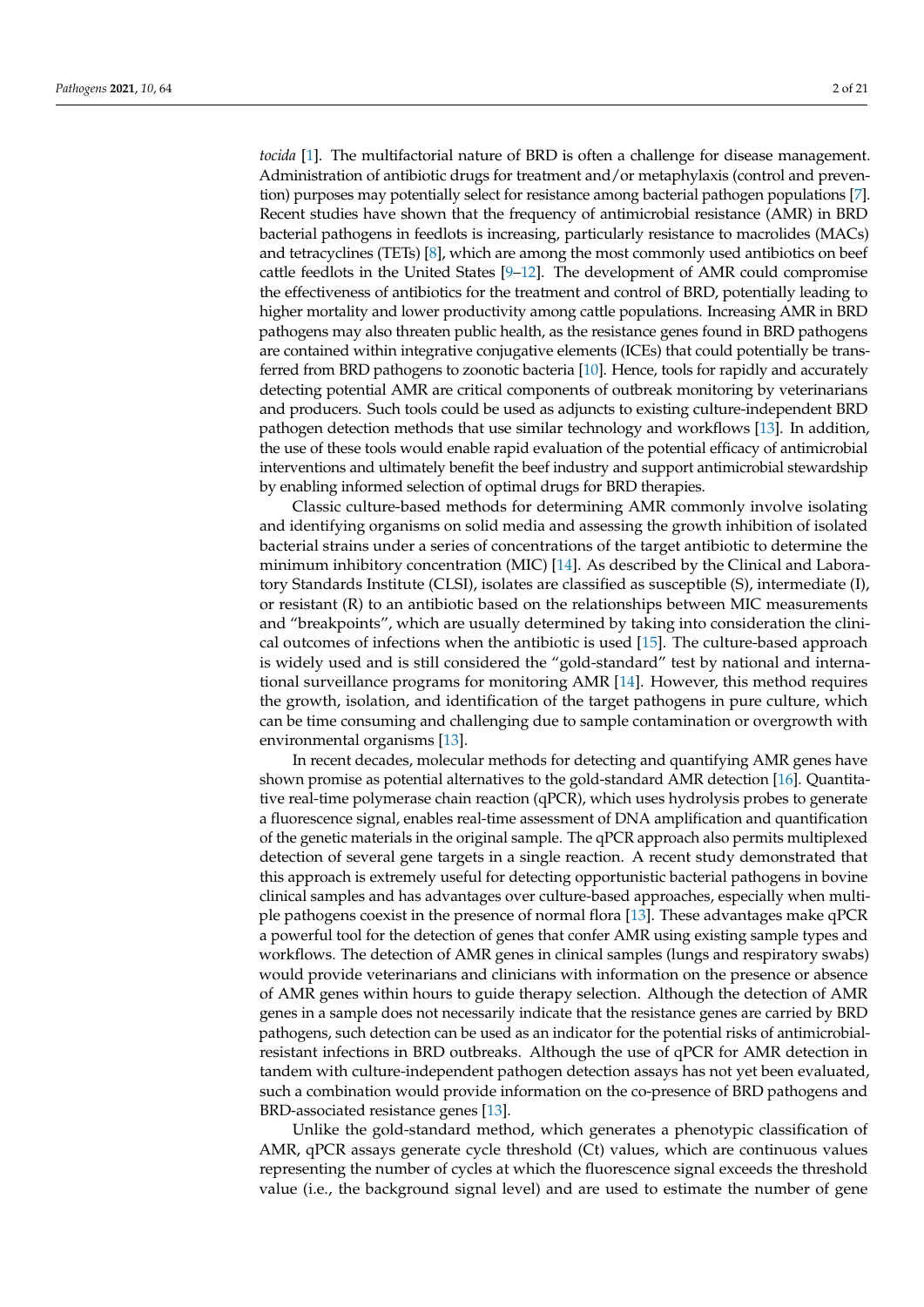copies in the original sample. To accurately predict the AMR classification index using a molecular testing method, an extensive epidemiological evaluation of the method based on a comparison with gold-standard methods must be conducted. Hence, the objectives of the present study were to (1) develop a qPCR method for the quantification of MAC and TET resistance genes in BRD clinical samples; (2) determine the optimal cutoff to support translation of qPCR results to a phenotypic classification of AMR; and (3) evaluate the validity of AMR phenotypic classification by the qPCR assay.

#### **2. Results**

#### *2.1. Characteristics of the Multiplex qPCR Assay*

In silico analyses showed 100% identity of the primer and probe loci to strains of *M. haemolytica* and *P. multocida* (Table S1). For the *H. somni* strains, 100% identity to ICE*tetR* gene targets was observed for sequences in GenBank; the remaining three targets were not found in *H. somni* strains available at the time of analysis. These resistance genes are not unique to BRD pathogens and are found on the chromosomes and/or plasmids of non-BRD-causing microbes (Table S2). The sequence identity of the primers and probes with non-BRD pathogen bacterial species does not indicate off-target binding to other genes, as it is expected that these AMR gene sequences are found in various other bacterial species.

Preliminary evaluation of the assay using the reference strains indicated that the multiplex qPCR assay detected all of the targets in the *M. haemolytica* reference strain and had sensitivity for all four targets of <3.2 CFU/mL, with Ct values ranging from 37.34 (ICE*tetR*) to 35.70 (*msrE*) at the lowest detectable concentration (Table [1\)](#page-5-0). The assay also correctly classified all *M. haemolytica* reference strains that had been determined to contain the target genes (Table S3). Due to the lack of sequences for non-*M. haemolytica* BRD pathogens in GenBank or other databases, a panel of *H. somni* (35 strains) and *P. multocida* (5 strains) from BRD cases that had been subjected to MIC testing was also evaluated (Table S4). The detection of MAC resistance genes by the assay corresponded with phenotypic MAC and TET resistance in 26 and 28 of 35 *H. somni* strains, respectively. For *P. multocida*, genotypic results that agreed with the phenotypes for both TET and MAC resistance were obtained for all five strains. To validate assay specificity, we also tested ATCC reference strains of *Actinobacillus pleuropneumoniae*, *Mannheimia granulomatis*, *H. somni*, and *B. trehalosi* that do not exhibit phenotypic resistance. No qPCR targets were detected in any of these reference strains. The susceptibility of two bovine respiratory strains of *B. trehalosi* was also evaluated; as expected, the tetracycline-resistant (TET<sup>r</sup>) and macrolide-resistant (MAC<sup>r</sup>) strain was positive for all four targets, whereas the susceptible strain was negative for all targets.

#### *2.2. Phenotypic Antimicrobial Resistance Based on the Gold-Standard Test*

**BRD pathogen detection.** Along with the sample distribution, Table [2](#page-5-1) shows the prevalence of BRD pathogens by sample type. In addition to the individual BRD pathogens examined in this study, a new pathogen category, "positive for at least one BRD pathogen", was evaluated. Overall, of the submitted samples for BRD diagnosis, at least one BRD pathogen was detected in 97.8%. In general, the prevalence of samples with at least one BRD pathogen was higher for lung samples (99.7%) than nasal samples (97.3%). Consistent with previous reports, *M. haemolytica* was the most frequently isolated BRD pathogen, comprising 63.7% of tested samples, followed by *P. multocida* (42.5%) and *H. somni* (29.6%). However, the pathogen distribution varied by sample type (Figure [1\)](#page-6-0). Specifically, among lung samples, *M. haemolytica* was the most prevalent pathogen (64.3%), followed by *P. multocida* and *H. somni* at similar levels (32.3% and 31.3%). By contrast, both *M. haemolytica* and *P. multocida* were relatively highly prevalent in nasal samples (64.9% and 72.1%), whereas *H. somni* was not (26.1%).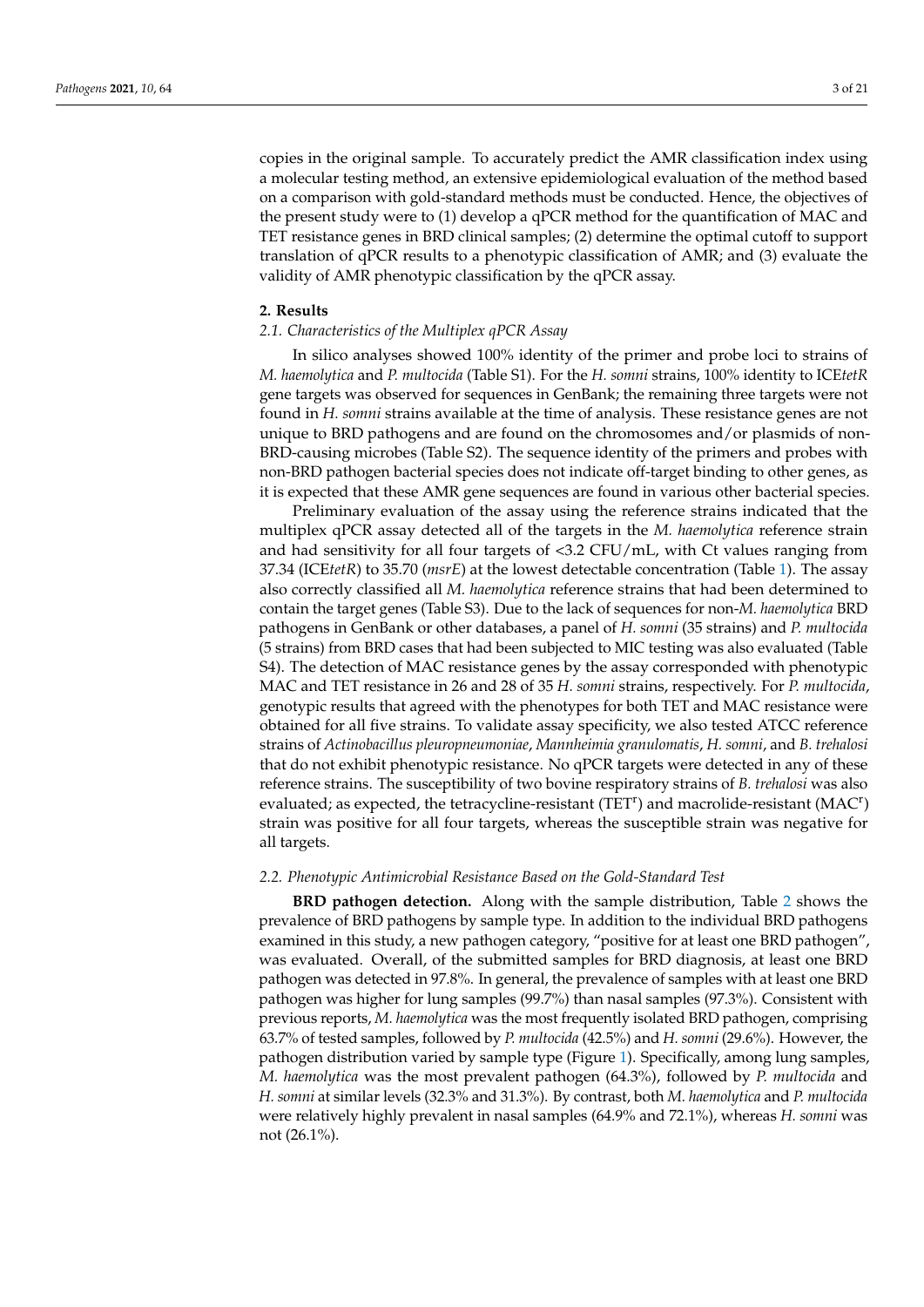| <b>Target</b>  | CFU/rxn | $Ct^1$ | CD <sup>2</sup> | RE <sup>3</sup> |
|----------------|---------|--------|-----------------|-----------------|
| <b>ICETetR</b> | 3200    | 26.78  |                 |                 |
| <b>ICETetR</b> | 320     | 30.23  |                 |                 |
| <b>ICETetR</b> | 32      | 33.53  |                 |                 |
| <b>ICETetR</b> | 3.2     | 37.34  | 0.982           | 0.95            |
| erm42          | 3200    | 26.32  |                 |                 |
| erm42          | 320     | 29.85  |                 |                 |
| erm42          | 32      | 32.95  |                 |                 |
| erm42          | 3.2     | 36.17  | 0.986           | 1.00            |
| mph E          | 3200    | 25.61  |                 |                 |
| mph E          | 320     | 29.05  |                 |                 |
| mph E          | 32      | 32.30  |                 |                 |
| mph E          | 3.2     | 36.56  | 0.985           | 0.88            |
| msr E          | 3200    | 25.44  |                 |                 |
| msr E          | 320     | 28.82  |                 |                 |
| msrE           | 32      | 32.04  |                 |                 |
| msr E          | 3.2     | 35.70  | 0.985           | 0.98            |

<span id="page-5-0"></span>**Table 1.** Sensitivity and limit of detection in colony forming units per reaction (CFU/rxn) using a *Mannheimia haemolytica* reference strain (1621) confirmed to have targets by whole-genome sequencing.

<sup>1</sup> Ct = threshold cycle, <sup>2</sup> CD = correlation of determination,  $R^2$ , <sup>3</sup> RE = reaction efficiency (10<sup> $\gamma$ </sup> – 1/slope)–1).

<span id="page-5-1"></span>

| Sample Type <sup>1</sup> | Total Sample Size <sup>2</sup> | <b>Occurrence of BRD Pathogens</b><br>No. of Positive Samples (Prevalence, 95% CI) |                                          |                                     |                                                  |  |  |  |
|--------------------------|--------------------------------|------------------------------------------------------------------------------------|------------------------------------------|-------------------------------------|--------------------------------------------------|--|--|--|
|                          |                                | M. haemolytica                                                                     | P. multocida                             | H. somni                            | <b>Positive for at Least</b><br>One BRD Pathogen |  |  |  |
| Lung sample              | 297                            | 191<br>$(64.3\%,$<br>$58.7 - 69.5\%$                                               | 96<br>$(32.3\%,$<br>$27.3 - 37.8\%$      | 93<br>$(31.3\%$<br>$26.3 - 36.8\%$  | 296<br>$(99.7\%$<br>$98.1 - 100.0\%)$            |  |  |  |
| Nasal sample             | 111                            | 72<br>$(64.9\%$<br>$55.6 - 73.1\%$                                                 | 80<br>$(72.1\%$<br>$63.1 - 79.6\%)$      | 29<br>$(26.1\%$<br>$18.9 - 35.0\%)$ | 108<br>$(97.3\%$<br>$92.4 - 99.1\%$              |  |  |  |
| Others—<br>skin/liver    | 4                              | $(25.0\%$<br>$4.6 - 69.9\%$                                                        | $\Omega$<br>$(0.0\%$<br>$0.0\% - 49.0\%$ | $(25.0\%$<br>$4.6 - 69.9\%$         | $\overline{2}$<br>$(50\% ,$<br>$15.0 - 85.0\%$   |  |  |  |
| Missing                  | 4                              | $(25.0\%$<br>$4.6 - 69.9\%$                                                        | 1<br>$(25.0\%$<br>$4.6 - 69.9\%$         | 1<br>$(25.0\%$<br>$4.6 - 69.9\%$    | $(25.0\%$<br>$4.6 - 69.9\%$                      |  |  |  |
| Total                    | 416                            | 265<br>$(63.7\%$<br>$59.0 - 68.2\%$                                                | 177<br>$(42.5\%$<br>$37.9 - 47.3\%$      | 123<br>$(29.6\%$<br>$25.4 - 34.1\%$ | 407<br>$(97.8\%$<br>$95.9 - 98.8\%$              |  |  |  |

**Table 2.** Sample distribution by clinical sample type and pathogen.

<sup>1</sup> Lung samples refer to lung tissues and abdominal fluid clinical samples; nasal samples are collected as nasal swabs; other samples are either skin or liver tissues; missing samples are those lacking records about tissue types. <sup>2</sup> The distribution of the samples by the pathogens is not exclusive, as more than one pathogen can be isolated from a single sample.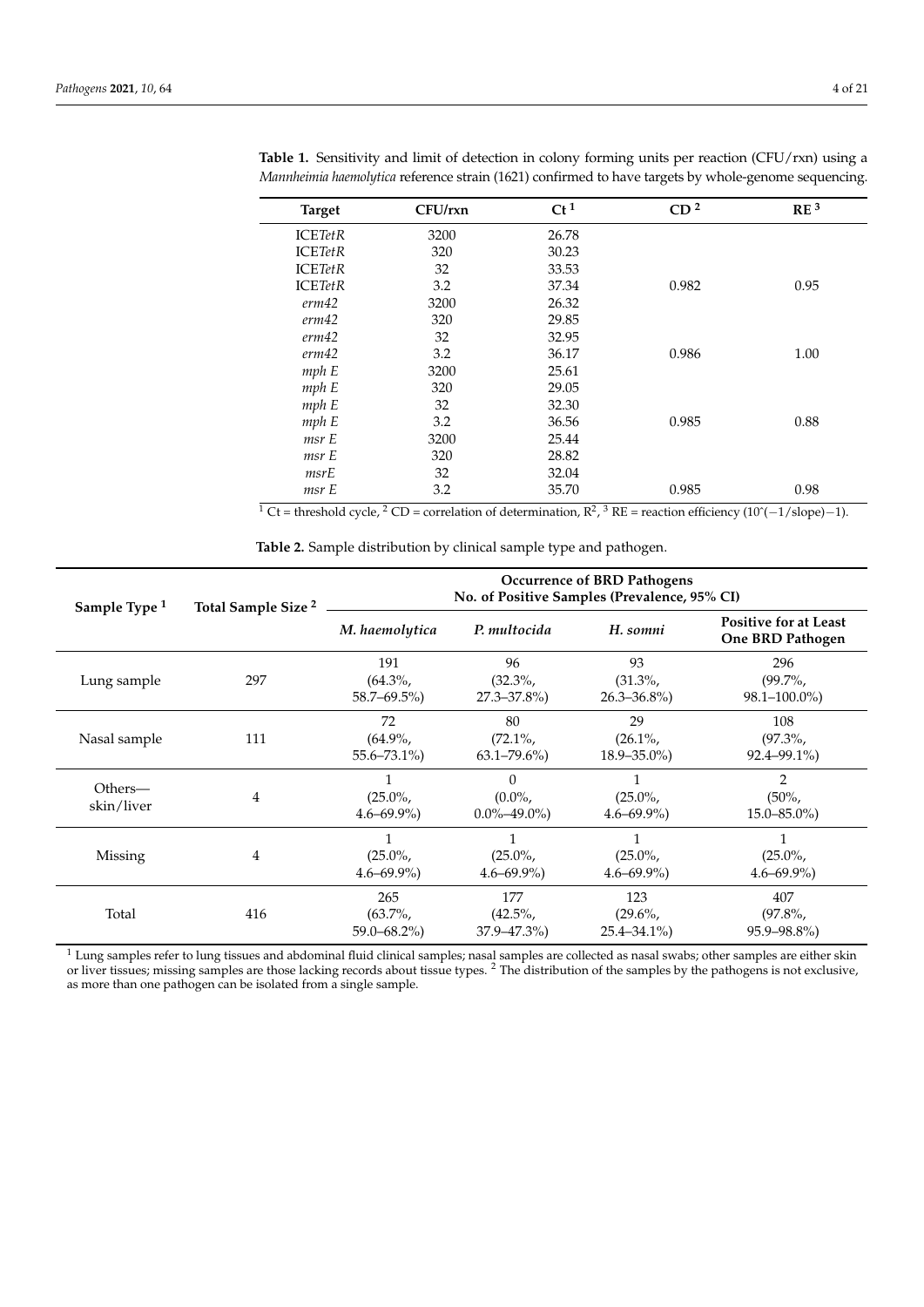<span id="page-6-0"></span>

**Figure 1.** Prevalence of major bovine respiratory disease pathogens tested in this study by sample type. **Figure 1.** Prevalence of major bovine respiratory disease pathogens tested in this study by sample type.

**Phenotypic AMR data manipulation.** The distributions of AMR classifications de-**Phenotypic AMR data manipulation.** The distributions of AMR classifications determined by the MIC test by BRD pathogen and sample type are presented in Table 3. termined by the MIC test by BRD pathogen and sample type are presented in Table [3.](#page-8-0) BRD pathogens isolated from clinical samples were classified as S, I, or R based on the comparison of the MIC test results with the breakpoints listed in Table [4.](#page-8-1) Strains classified comparison of the MIC test results with the breakpoints listed in Table 4. Strains classified as intermediate were much less prevalent, resulting in an inadequate number of samples in as intermediate were much less prevalent, resulting in an inadequate number of samples this category for statistical analysis. This was the major reason for combining R and I into in this category for statistical analysis. This was the major reason for combining R and I the newly defined category R+I, resulting in a binary classification of AMR status based into the newly defined category R+I, resulting in a binary classification of AMR status on the gold-standard MIC test, i.e., R+I and S. AMR status was recorded for individual based on the gold-standard MIC test, i.e., R+I and S. AMR status was recorded for indi-pathogens as well as for the category of "positive for at least one pathogen". In addition, resistance to two drugs in the MAC class was evaluated, and "resistance" to tilmicosin, tulathromycin, or MACs as a class (either tilmicosin or tulathromycin) was recorded. BRD pathogens isolated from clinical samples were classified as S, I, or R based on the

Resistant BRD pathogen isolation. Based on the newly defined category R+I, the prevalence of TET<sup>r</sup> BRD pathogens was higher than that of MAC<sup>r</sup> pathogens for all pathogens and sample types. TET resistance prevalence ranged from 19.2% to 52.7%, while MAC resistance prevalence was between 8.8% and 39.3%. The only exception was *M. haemolytica* isolated from nasal samples, in which the prevalence of TET resistance (6.9%) was slightly lower than that of MAC resistance (8.3%). In addition, the occurrence of antimicrobial-resistant BRD pathogens was always higher in lung samples than in nasal samples. Specifically, 44.6% of lung samples and 23.1% of nasal samples possessed at least one TET<sup>r</sup> pathogen, while 36.9% of lung samples and 19.4% of nasal samples possessed at least one MAC<sup>r</sup> pathogen. The same trends were observed for all resistant BRD pathogens.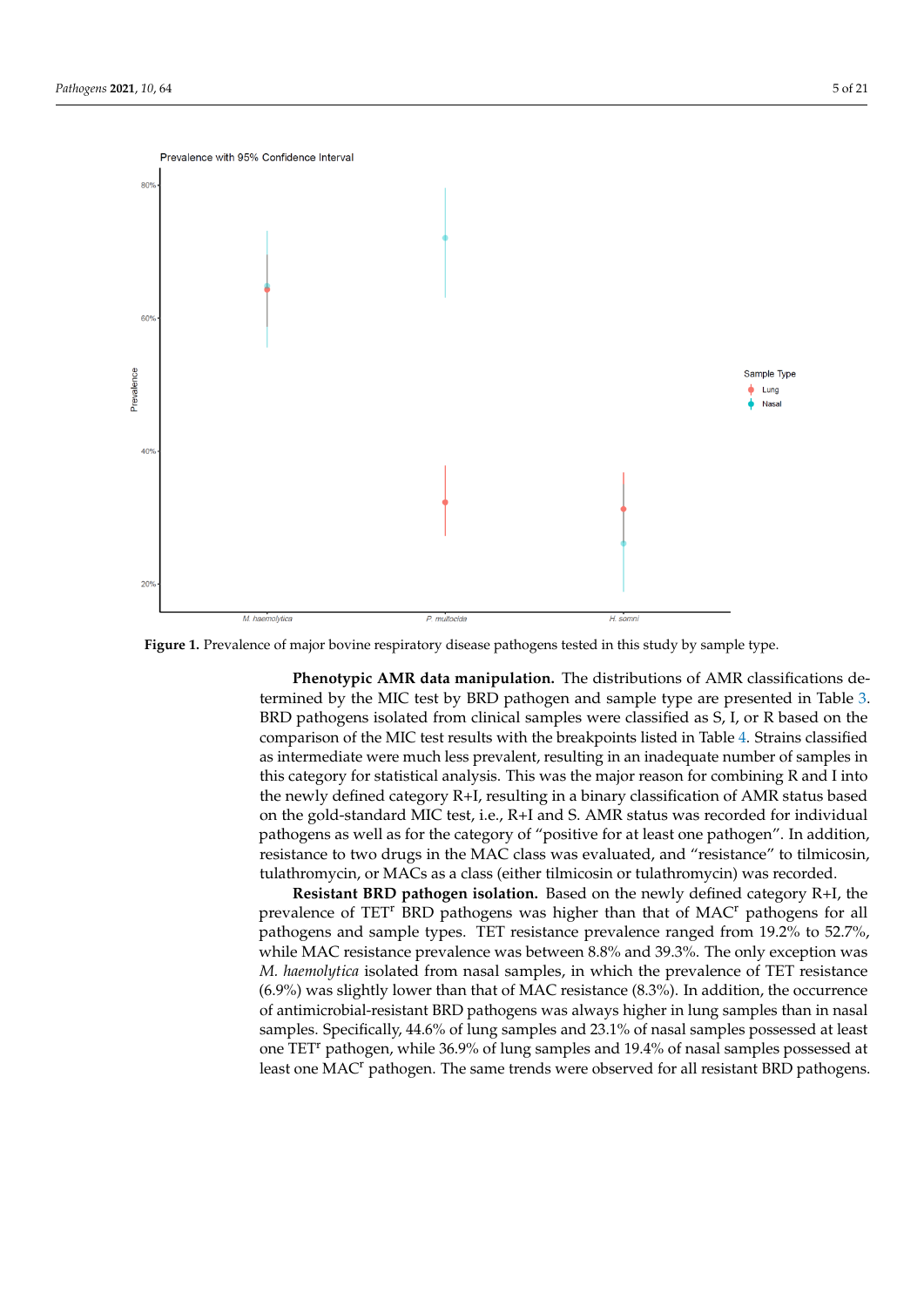| Pathogen       | Sample |              |                                | No. of Total Samples |              |             | No. (Percentage) of Samples with <sup>1</sup> |                |
|----------------|--------|--------------|--------------------------------|----------------------|--------------|-------------|-----------------------------------------------|----------------|
|                |        | Class        | Antibiotics                    |                      | $\mathbf R$  |             | $R+I$                                         | S              |
|                |        | Tetracycline | Oxytetracycline                | 191                  | 78 (40.8%)   | $3(1.6\%)$  | 81 (42.4%)                                    | 110 $(57.6\%)$ |
|                |        | Macrolide    | Tilmicosin                     | 191                  | 69 (36.1%)   | $5(2.6\%)$  | 74 (38.7%)                                    | $117(61.3\%)$  |
|                | Lung   | Macrolide    | Tulathromycin                  | 191                  | 64 (33.5%)   | $3(1.6\%)$  | 67 (35.1%)                                    | 124 (64.9%)    |
| M. haemolytica |        | Macrolide    | Tilmicosin or<br>tulathromycin | 191                  | 75 (39.3%)   | $0(0\%)$    | 75 (39.3%)                                    | 116 (60.7%)    |
|                |        | Tetracycline | Oxytetracycline                | 72                   | $3(4.2\%)$   | $2(2.7\%)$  | $5(6.9\%)$                                    | $67(93.1\%)$   |
|                |        | Macrolide    | Tilmicosin                     | $72\,$               | $2(2.8\%)$   | $0(0\%)$    | $2(2.8\%)$                                    | 70 (97.2%)     |
|                | Nasal  | Macrolide    | Tulathromycin                  | 72                   | $6(8.3\%)$   | $0(0\%)$    | $6(8.3\%)$                                    | 66 (91.7%)     |
|                |        | Macrolide    | Tilmicosin or<br>tulathromycin | 72                   | $6(8.3\%)$   | $0(0\%)$    | $6(8.3\%)$                                    | 66 (91.7%)     |
|                |        | Tetracycline | Oxytetracycline                | 96                   | 28 (29.2%)   | $2(2.1\%)$  | 30 (31.3%)                                    | 66 (68.7%)     |
|                |        | Macrolide    | Tilmicosin                     | 95                   | $15(15.8\%)$ | $1(1.0\%)$  | $16(16.8\%)$                                  | 79 (83.2%)     |
|                | Lung   | Macrolide    | Tulathromycin                  | 96                   | $9(9.4\%)$   | $1(1.1\%)$  | $10(10.5\%)$                                  | 86 (89.5%)     |
|                |        | Macrolide    | Tilmicosin or<br>tulathromycin | 95                   | 15 (15.8%)   | $1(1.0\%)$  | $16(16.8\%)$                                  | 79 (83.2%)     |
| P. multocida   |        | Tetracycline | Oxytetracycline                | 78                   | 15 (19.2%)   | $0(0\%)$    | $15(19.2\%)$                                  | 63 (80.8%)     |
|                |        | Macrolide    | Tilmicosin                     | 80                   | $6(7.5\%)$   | $0(0\%)$    | $6(7.5\%)$                                    | 74 (92.5%)     |
|                | Nasal  | Macrolide    | Tulathromycin                  | 78                   | $1(1.3\%)$   | $3(3.8\%)$  | $4(5.1\%)$                                    | 74 (94.9%)     |
|                |        | Macrolide    | Tilmicosin or<br>tulathromycin | 80                   | $7(8.8\%)$   | $0(0\%)$    | $7(8.8\%)$                                    | 73 (91.2%)     |
|                |        | Tetracycline | Oxytetracycline                | 93                   | 41 (44.1%)   | $8(8.6\%)$  | 49 (52.7%)                                    | 44 (47.3%)     |
|                |        | Macrolide    | Tilmicosin                     | 93                   | $20(21.5\%)$ | $1(1.1\%)$  | 21 $(22.6\%)$                                 | 72 (77.4%)     |
|                | Lung   | Macrolide    | Tulathromycin                  | 93                   | 20(21.5%)    | $8(8.6\%)$  | 28 (30.1%)                                    | $65(69.9\%)$   |
|                |        | Macrolide    | Tilmicosin or<br>tulathromycin | 93                   | 26 (28.0%)   | $6(6.4\%)$  | 32 (34.4%)                                    | 61 $(65.6\%)$  |
| H. somni       |        | Tetracycline | Oxytetracycline                | 29                   | 13 (44.8%)   | $0(0\%)$    | 13 (44.8%)                                    | $16(55.2\%)$   |
|                |        | Macrolide    | Tilmicosin                     | 29                   | $2(6.9\%)$   | $1(3.4\%)$  | $3(10.3\%)$                                   | 26 (89.7%)     |
|                | Nasal  | Macrolide    | Tulathromycin                  | 28                   | $5(17.9\%)$  | $2(7.1\%)$  | $7(25.0\%)$                                   | 21 (75.0%)     |
|                |        | Macrolide    | Tilmicosin or<br>tulathromycin | 28                   | $6(21.4\%)$  | $3(10.7\%)$ | $9(32.1\%)$                                   | 19 (67.9%)     |

**Table 3.** Summary of minimum inhibitory concentration test results by sample type, pathogen, and antimicrobial.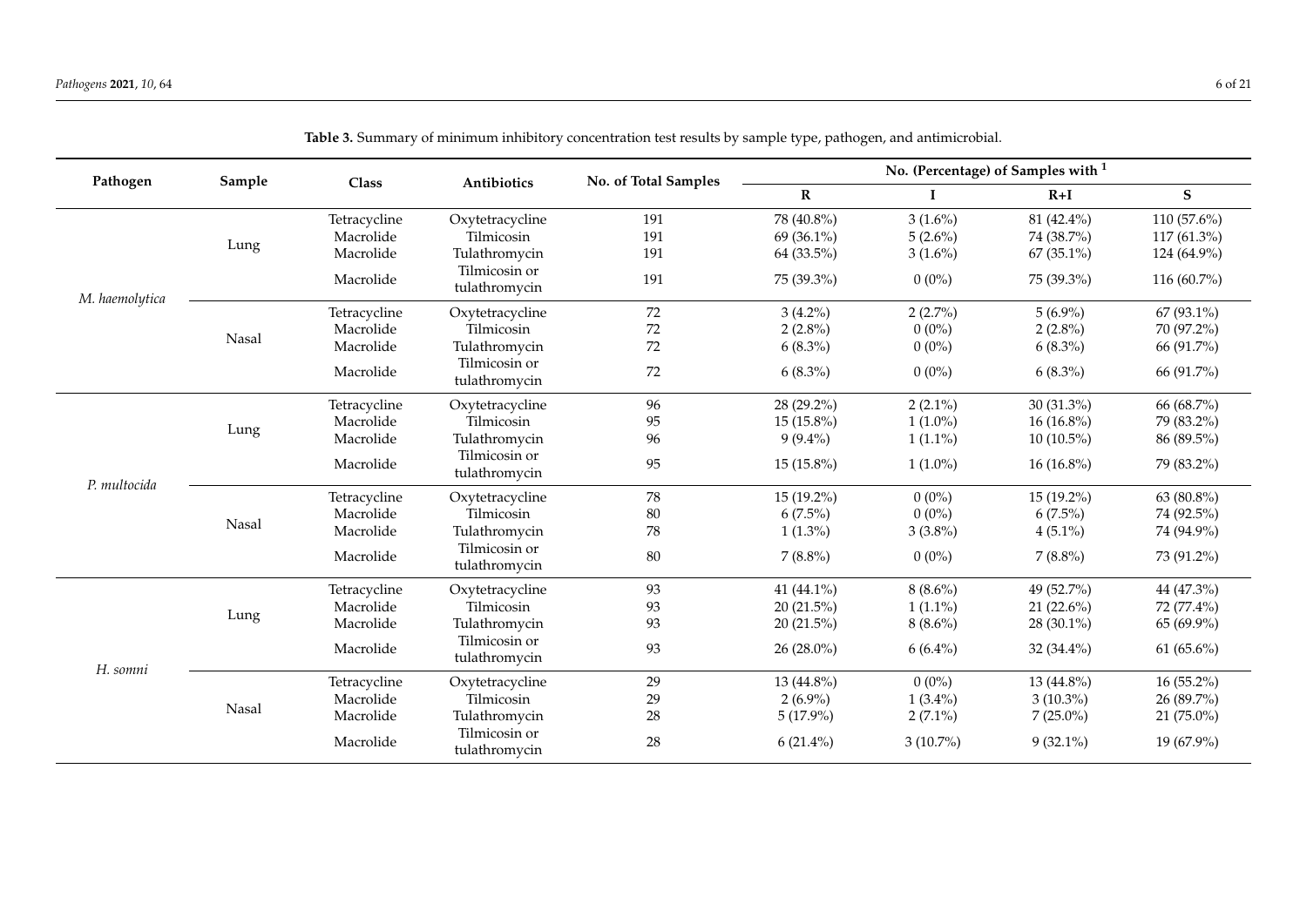| Table 3. Cont. |        |              |                                |                      |                                      |            |               |               |  |  |
|----------------|--------|--------------|--------------------------------|----------------------|--------------------------------------|------------|---------------|---------------|--|--|
| Pathogen       | Sample | Class        |                                | No. of Total Samples | No. (Percentage) of Samples with $1$ |            |               |               |  |  |
|                |        |              | <b>Antibiotics</b>             |                      | R                                    |            | $R+I$         | S             |  |  |
|                |        | Tetracycline | Oxytetracycline                | 296                  | 124 (41.9%)                          | $8(2.7\%)$ | $132(44.6\%)$ | $164(55.4\%)$ |  |  |
|                |        | Macrolide    | Tilmicosin                     | 295                  | $95(32.2\%)$                         | $6(2.0\%)$ | $101(34.2\%)$ | 194 (65.8%)   |  |  |
|                | Lung   | Macrolide    | Tulathromycin                  | 296                  | 87 (29.4%)                           | $8(2.7\%)$ | $95(32.1\%)$  | 197 (67.9%)   |  |  |
| At least one   |        | Macrolide    | Tilmicosin or<br>tulathromycin | 295                  | $105(35.6\%)$                        | $4(1.3\%)$ | $109(36.9\%)$ | $182(63.1\%)$ |  |  |
| BRD pathogen   |        | Tetracycline | Oxytetracycline                | 108                  | $23(21.3\%)$                         | $2(1.8\%)$ | $25(23.1\%)$  | 83 (76.9%)    |  |  |
|                |        | Macrolide    | Tilmicosin                     | 108                  | $11(10.2\%)$                         | $0(0.0\%)$ | $11(10.2\%)$  | 97 (89.8%)    |  |  |
|                | Nasal  | Macrolide    | Tulathromycin                  | 108                  | $11(10.2\%)$                         | $5(4.6\%)$ | $16(14.8\%)$  | $92(85.2\%)$  |  |  |
|                |        | Macrolide    | Tilmicosin or<br>tulathromycin | 108                  | $19(17.6\%)$                         | $2(1.8\%)$ | $21(19.4\%)$  | 87 (80.6%)    |  |  |

<sup>1</sup> S, R, I denotes susceptible, resistant, and intermediate resistant to the drug classified based on MIC test and CLSI breakpoints, and the categories of R and I are combined into a new category of "resistant", or R+I.

**Table 4.** Phenotypic classification of antimicrobial resistance based on minimum inhibitory concentration measurements by antibiotics tested in this study.

<span id="page-8-1"></span><span id="page-8-0"></span>

|              |                    |                 | <b>Antimicrobial Resistance Classification</b> |               |                     |
|--------------|--------------------|-----------------|------------------------------------------------|---------------|---------------------|
| Class        | <b>Antibiotics</b> | Susceptible (S) | Intermediate (I)                               | Resistant (R) | "Resistant" $(R+I)$ |
| Tetracycline | Oxytetracycline    |                 | $>2$ and $\leq$ 8                              | 20            |                     |
| Macrolide    | Tilmicosin         | ∼ం              | $>8$ and $\leq$ 32                             | >32           |                     |
| Macrolide    | Tulathromycin      | $\leq 16$       | $>16$ and $32$                                 | >32           | >16                 |

**Table 3.** *Cont.*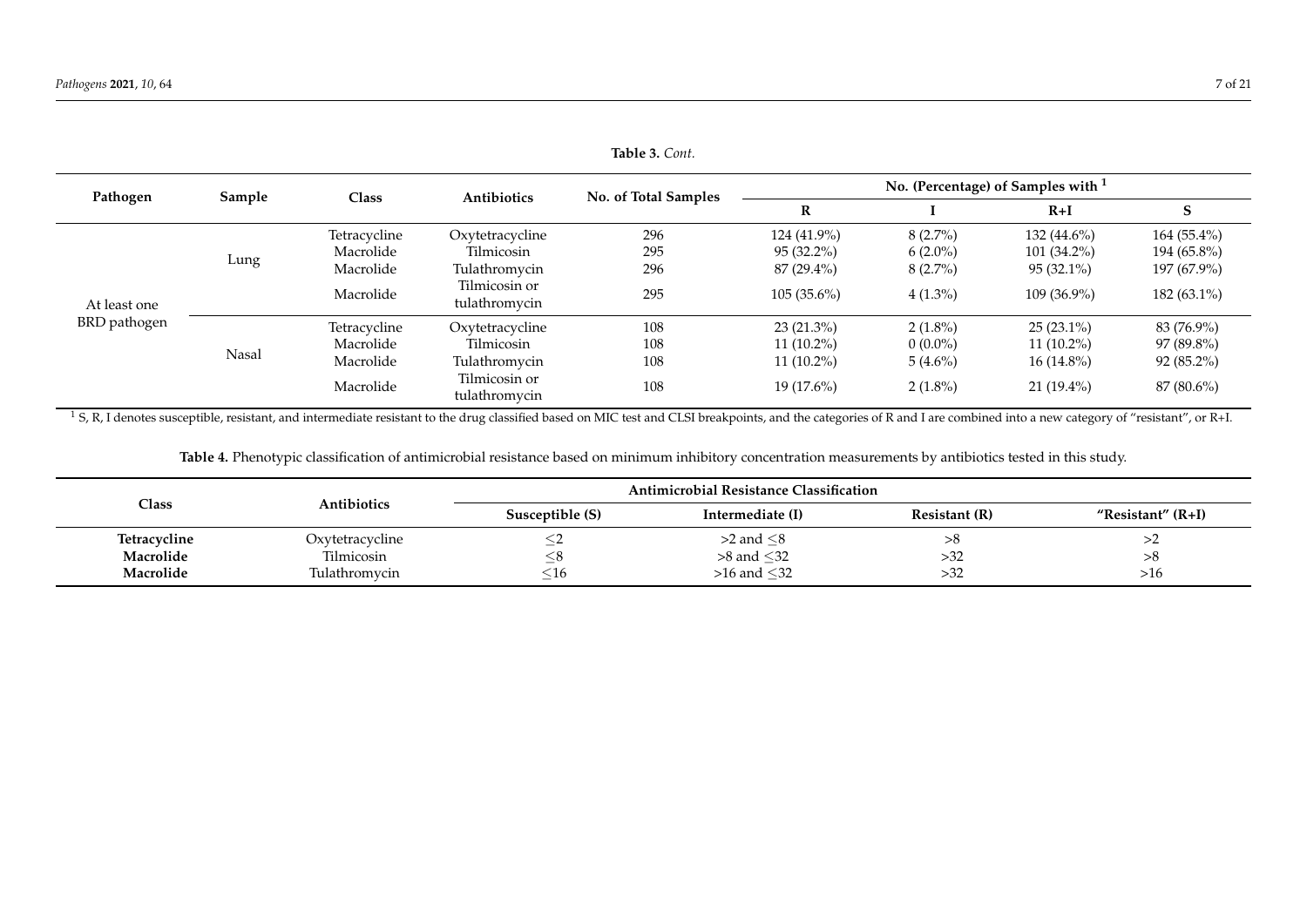### *2.3. Optimal Ct Cutoff Value Determination 2.3. Optimal Ct Cutoff Value Determination*

**Real-time PCR data manipulation.** Three gene targets conferring resistance to MACs, i.e., *msrE*, *mphE*, and *erm42*, were detected using the qPCR method, and the average observed Ct value for the three targets was used. The use of the average value was deemed observed Ct value for the three targets was used. The use of the average value was deemed reasonable because of the high similarity of the distributions of the Ct values for the three reasonable because of the high similarity of the distributions of the Ct values for the three reasonable because of the high similarity of the distributions of the Ct values for the three genes (Figure [2\)](#page-9-0). Although the distribution of the Ct values for *mphE* was slightly shifted from those for *erm42* and *msrE*, the percentile distributions were similar, so the average value for the three genes is a good representation of the inherent distribution of any of the three genes. Hence, all qPCR results for MAC drugs reported in this study are based on the average measurement of the three gene targets. the three genes (Figure 2). Although the distribution of the Ct values for *mphE* was slightly

Distribution of three target genes conferring resistance to macrolide Drugs

<span id="page-9-0"></span>

Figure 2. Consistent distributions of cycle threshold values quantified by the multiplex qPCR assay among three genes conferring resistance to macrolides. conferring resistance to macrolides.

**Optimal Ct cutoff value determination.** As shown in Table [5,](#page-11-0) for the lung samples, the optimal Ct cutoff value for TET was 36.06, with more than 80% sensitivity (Se) and specificity (Sp) and a good level of agreement with the MIC test ( $\kappa = 0.64$ ). The prevalence of lung samples possessing at least one BRD pathogen resistant to TET was approximately 45%, leading to positive predictive value (PPV) and negative predictive value (NPV) estimates of 0.79 and 0.84; these values indicate that 79% of tested samples classified as resistant actually possessed at least one BRD pathogen resistant to TET and 84% of samples classified as susceptible were truly susceptible. Compared with TET resistance, the optimal Ct cutoff values for MAC resistance were lower, with lower Se but higher Sp of approximately 90%. The qPCR assay showed a good level of agreement with phenotypic MAC resistance, with κ ranging from 0.61 to 0.64. Similar to TET<sup>r</sup> strain detection, both the NPV and PPV of the qPCR assay for MAC resistance were approximately 80%, ensuring relatively low false-negative and false-positive rates. Figure [3](#page-12-0) shows the receiver operating characteristic (ROC) plots for all of the antimicrobials for the lung and nasal samples, respectively. In general, the performance of the qPCR approach for detecting resistance was lower for nasal samples than for lung samples. Se and Sp were both lower for nasal samples, with ranges of 50%–88% and 79%–83%, respectively; and the concordance with the MIC tests was fair to moderate, as indicated by  $\kappa$  values ranging from 0.30 to 0.58.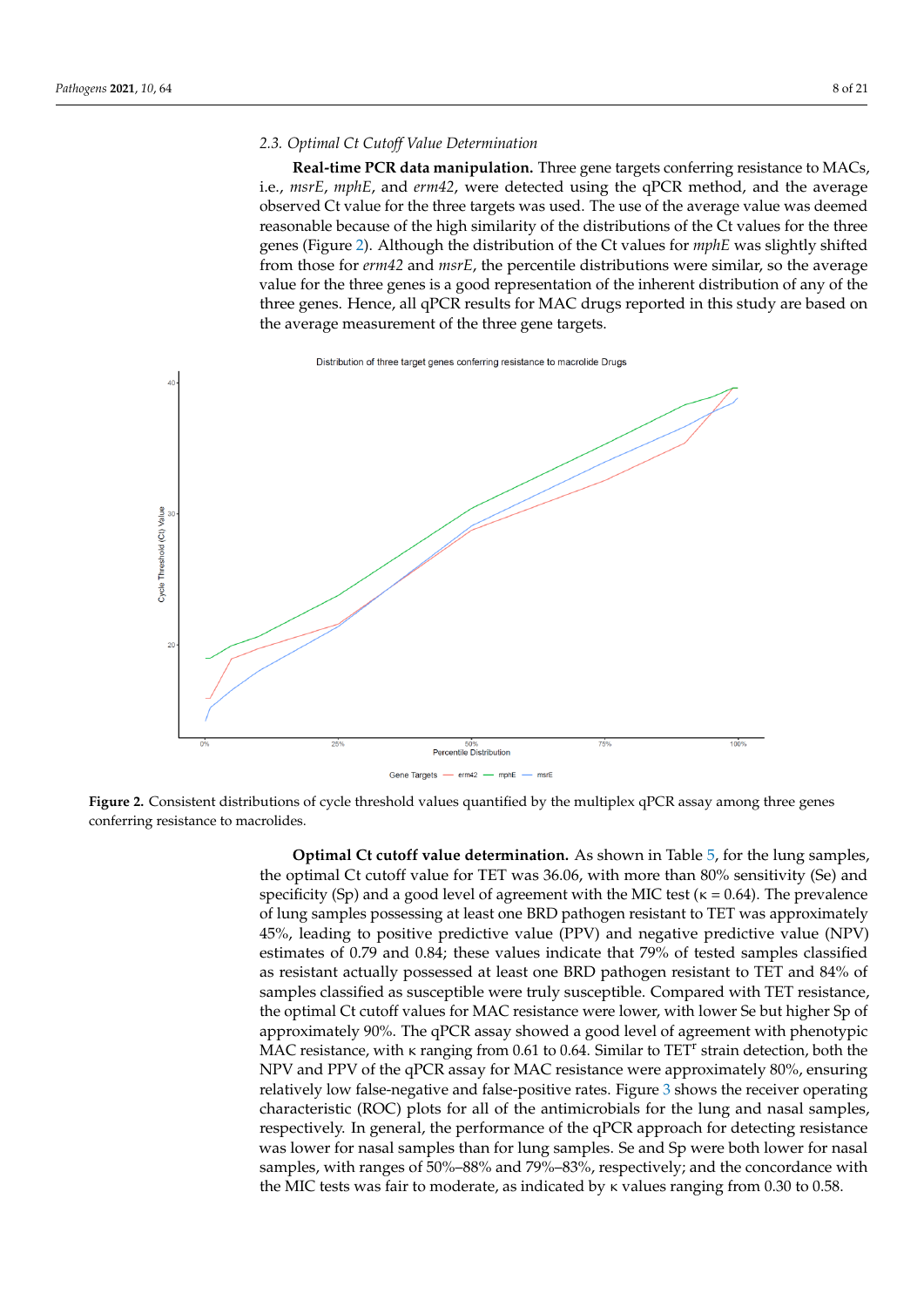| <b>BRD</b><br>Sample |       | Class        | Antibiotics                    | No. of<br><b>Total</b> |                | No. of Samples with <sup>1</sup> | <b>Optimal Cycle</b> | Se $^2$ | Sp <sup>2</sup> | AUC <sup>2</sup> | Kappa      | Prevalence | PPV <sup>2</sup> | NPV <sup>2</sup> |
|----------------------|-------|--------------|--------------------------------|------------------------|----------------|----------------------------------|----------------------|---------|-----------------|------------------|------------|------------|------------------|------------------|
| Pathogen             |       |              |                                | Samples                | $R+I$          | ${\bf S}$                        | Threshold (Ct)       | (%)     | (%)             | (%)              | $(\kappa)$ | (%)        | (%)              | (%)              |
|                      |       | Tetracycline | Oxytetracycline                | 191                    | 81             | 110                              | 31.00                | 77.78   | 95.45           | 89.99            | 0.75       | 42.41      | 92.65            | 85.37            |
|                      |       | Macrolide    | Tilmicosin                     | 191                    | 74             | 117                              | 33.04                | 74.32   | 93.16           | 86.14            | 0.69       | 38.74      | 87.30            | 85.16            |
|                      | Lung  | Macrolide    | Tulathromycin                  | 191                    | 67             | 124                              | 32.89                | 79.10   | 92.74           | 88.94            | 0.73       | 35.08      | 85.48            | 89.15            |
| M.                   |       | Macrolide    | Tilmicosin or<br>tulathromycin | 191                    | 75             | 116                              | 33.04                | 73.33   | 93.10           | 85.45            | 0.68       | 39.27      | 87.30            | 84.38            |
| haemolytica          |       | Tetracycline | Oxytetracycline                | 72                     | 5              | 67                               | 32.26                | 100.00  | 79.10           | 92.54            | 0.34       | 6.94       | 21.83            | 98.35            |
|                      |       | Macrolide    | Tilmicosin                     | 72                     | $\sqrt{2}$     | $70\,$                           | 21.42                | 100.00  | 100.00          | 100.00           | 1.00       | 2.78       | 52.25            | 99.17            |
|                      | Nasal | Macrolide    | Tulathromycin                  | 72                     | 6              | 66                               | 30.73                | 50.00   | 86.36           | 63.89            | 0.25       | 8.33       | 25.00            | 95.00            |
|                      |       | Macrolide    | Tilmicosin or<br>tulathromycin | 72                     | 6              | 66                               | 30.73                | 50.00   | 86.36           | 63.89            | 0.25       | 8.33       | 25.00            | 95.00            |
|                      |       | Tetracycline | Oxytetracycline                | 96                     | 30             | 66                               | 36.10                | 83.33   | 86.36           | 86.52            | 0.67       | 31.25      | 73.53            | 91.94            |
|                      |       | Macrolide    | Tilmicosin                     | 95                     | 16             | 79                               | 32.91                | 56.25   | 89.87           | 72.23            | 0.45       | 16.84      | 52.94            | 91.03            |
|                      | Lung  | Macrolide    | Tulathromycin                  | 96                     | 10             | 86                               | 32.91                | 80.00   | 89.53           | 84.94            | 0.53       | 10.42      | 47.06            | 97.47            |
|                      |       | Macrolide    | Tilmicosin or<br>tulathromycin | 95                     | 16             | 79                               | 32.91                | 56.25   | 89.87           | 72.23            | 0.45       | 16.84      | 52.94            | 91.03            |
| P. multocida         |       | Tetracycline | Oxytetracycline                | 78                     | 15             | 63                               | 29.35                | 66.67   | 92.06           | 88.04            | 0.59       | 19.23      | 66.67            | 92.06            |
|                      |       | Macrolide    | Tilmicosin                     | 80                     | 6              | $74\,$                           | 36.40                | 66.67   | 62.16           | 59.01            | 0.10       | 7.50       | 12.50            | 95.83            |
|                      | Nasal | Macrolide    | Tulathromycin                  | 78                     | $\overline{4}$ | 74                               | 31.47                | 50.00   | 78.38           | 58.78            | 0.11       | 5.13       | 11.11            | 96.67            |
|                      |       | Macrolide    | Tilmicosin or<br>tulathromycin | 80                     | 7              | 73                               | 32.22                | 42.86   | 76.71           | 56.36            | 0.11       | 8.75       | 15.00            | 93.33            |
|                      |       | Tetracycline | Oxytetracycline                | 93                     | 49             | $44\,$                           | 36.28                | 81.63   | 72.73           | 75.72            | 0.55       | 52.69      | 76.92            | 78.05            |
|                      |       | Macrolide    | Tilmicosin                     | 93                     | 21             | $72\,$                           | 33.08                | 61.90   | 79.17           | 67.29            | 0.37       | 22.58      | 46.43            | 87.69            |
|                      | Lung  | Macrolide    | Tulathromycin                  | 93                     | 28             | 65                               | 31.67                | 60.71   | 87.69           | 75.36            | 0.50       | 30.11      | 68.00            | 83.82            |
| H. somni             |       | Macrolide    | Tilmicosin or<br>tulathromycin | 93                     | 32             | 61                               | 33.08                | 62.50   | 86.89           | 76.95            | 0.51       | 34.41      | 71.43            | 81.54            |
|                      |       | Tetracycline | Oxytetracycline                | 29                     | 13             | 16                               | 32.85                | 92.31   | 56.25           | 62.50            | 0.47       | 44.83      | 63.16            | 90.00            |
|                      |       | Macrolide    | Tilmicosin                     | 29                     | 3              | $26\,$                           | 30.88                | 66.67   | 65.38           | 52.56            | 0.15       | 10.34      | 18.18            | 94.44            |
|                      | Nasal | Macrolide    | Tulathromycin                  | 28                     | 7              | 21                               | 27.19                | 100.00  | 38.10           | 68.03            | $-0.36$    | 25.00      | 10.54            | 67.85            |
|                      |       | Macrolide    | Tilmicosin or<br>tulathromycin | 28                     | 9              | 19                               | 26.83                | 100.00  | 36.84           | 66.67            | $-0.39$    | 32.14      | 12.45            | 59.49            |

**Table 5.** Optimal cycle threshold (Ct) cutoff value by sample type and antibiotics.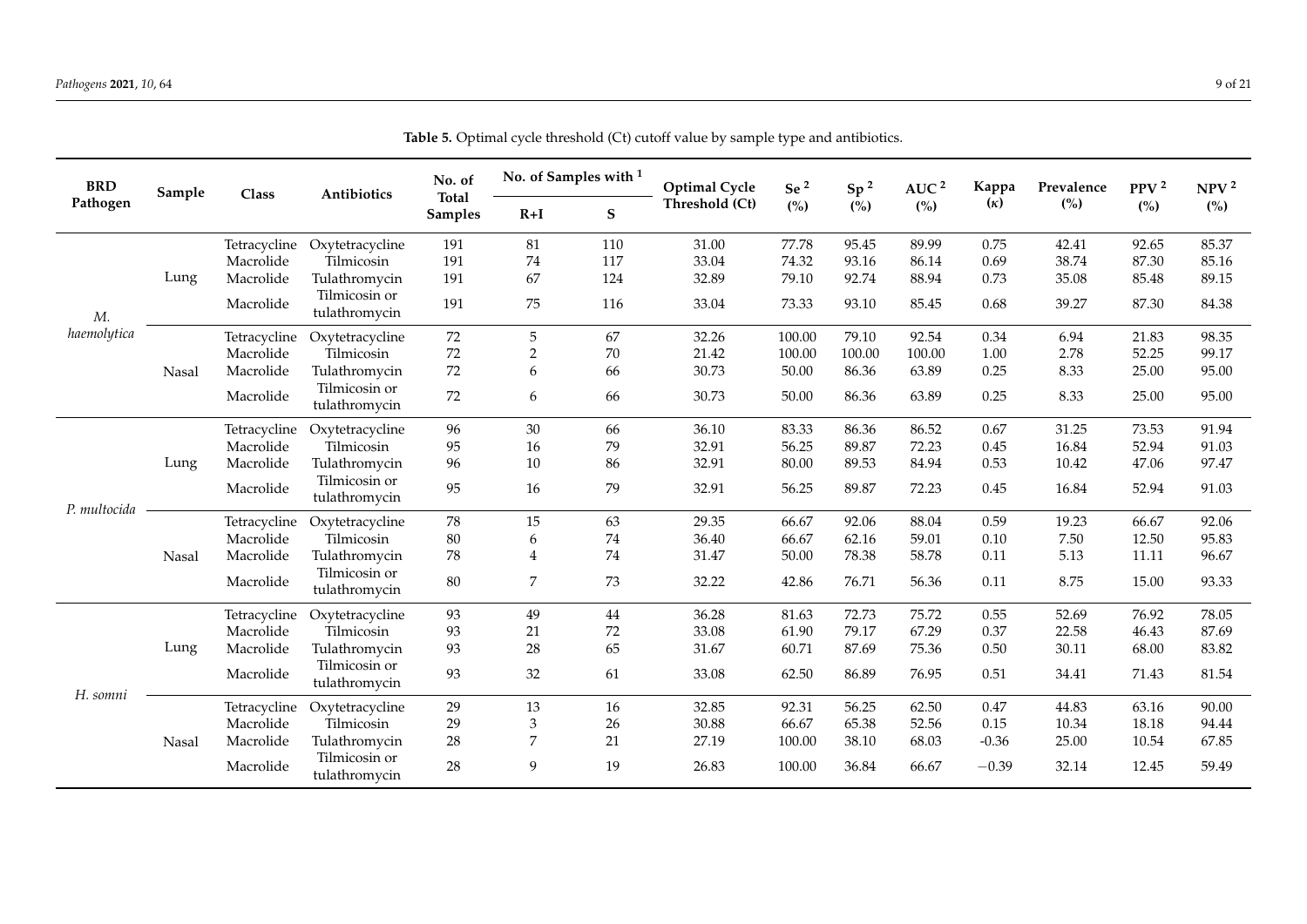| <b>BRD</b><br>Pathogen | Sample | Class        | <b>Antibiotics</b>             | No. of<br><b>Total</b><br><b>Samples</b> | No. of Samples with <sup>1</sup> |     | <b>Optimal Cycle</b> | Se <sup>2</sup> | Sp <sup>2</sup> | AUC $^2$ | Kappa      | Prevalence | PPV <sup>2</sup> | NPV <sup>2</sup> |
|------------------------|--------|--------------|--------------------------------|------------------------------------------|----------------------------------|-----|----------------------|-----------------|-----------------|----------|------------|------------|------------------|------------------|
|                        |        |              |                                |                                          | $R+I$                            | S   | Threshold (Ct)       | (%)             | (%)             | (%)      | $(\kappa)$ | (%)        | (%)              | (%)              |
| At least               |        | Tetracycline | Oxytetracycline                | 296                                      | 132                              | 164 | 36.06                | 81.06           | 82.93           | 85.29    | 0.64       | 44.59      | 79.26            | 84.47            |
|                        |        | Macrolide    | Tilmicosin                     | 295                                      | 101                              | 194 | 33.08                | 69.31           | 89.69           | 81.25    | 0.61       | 34.24      | 77.78            | 84.88            |
|                        | Lung   | Macrolide    | Tulathromycin                  | 296                                      | 95                               | 201 | 32.89                | 72.63           | 90.55           | 84.29    | 0.64       | 32.09      | 78.41            | 87.50            |
|                        |        | Macrolide    | Tilmicosin or<br>tulathromycin | 295                                      | 109                              | 186 | 33.08                | 67.89           | 91.40           | 81.94    | 0.62       | 36.95      | 82.22            | 82.93            |
| one BRD<br>pathogen    |        | Tetracycline | Oxytetracycline                | 108                                      | 25                               | 83  | 32.81                | 88.00           | 79.52           | 90.07    | 0.56       | 23.15      | 56.41            | 95.65            |
|                        |        | Macrolide    | Tilmicosin                     | 108                                      |                                  | 97  | 31.82                | 63.64           | 82.47           | 71.42    | 0.30       | 10.19      | 29.17            | 95.24            |
|                        | Nasal  | Macrolide    | Tulathromycin                  | 108                                      | 16                               | 92  | 31.47                | 43.75           | 83.70           | 57.54    | 0.24       | 14.81      | 31.82            | 89.53            |
|                        |        | Macrolide    | Tilmicosin or<br>tulathromycin | 108                                      | 21                               | 87  | 31.82                | 42.86           | 82.76           | 57.85    | 0.24       | 19.44      | 37.50            | 85.71            |

<span id="page-11-0"></span> $^1$  S, R, I denotes susceptible, resistant, and intermediate resistant to the drug classified based on MIC test and CLSI breakpoints, and the categories of R and I are combined into a new category of "resistant", or R+I. sensitivity; Sp = specificity; AUC = area under the curve; PPV = positive predictive value; NPV = negative predictive value.

**Table 5.** *Cont.*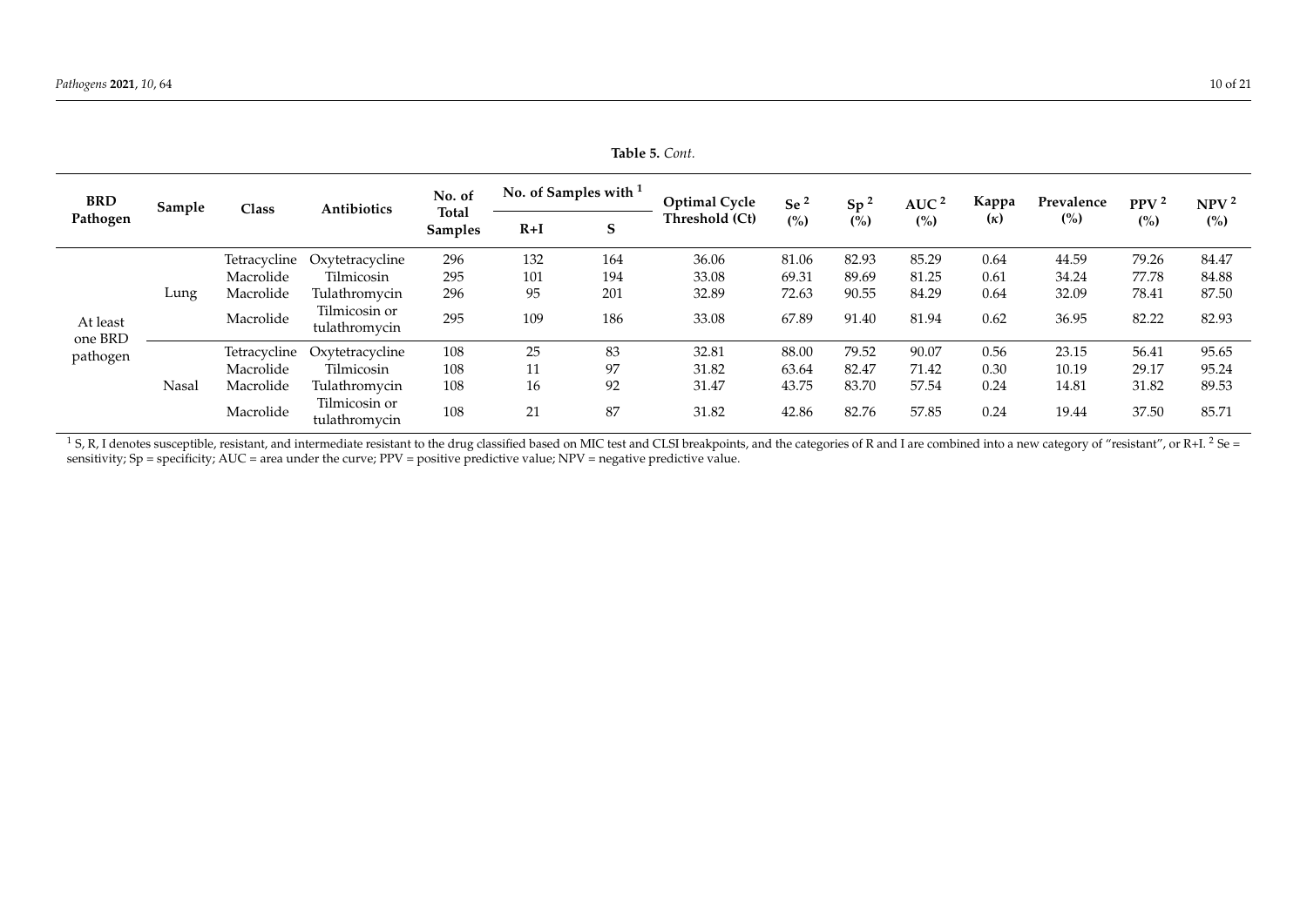<span id="page-12-0"></span>

**Figure 3.** Receiver operating characteristic curves for determining optimal cycle threshold (Ct) cutoff values for lung samples (a) and nasal samples (b). Determined optimal Ct cutoff values with corresponding sensitivity and specificity were provided for predicting the presence of bovine respiratory disease pathogens resistant to tetracycline and macrolide drugs, respectively. Combined macrolide refers to resistance to either tilmicosin or tulathromycin.

#### *2.4. Validation of the Computational Approach*

**Determination of the required sample size for calculating the optimal cutoff.** The optimal Ct cutoff value was considered valid if the total sample size and the number of samples positive for resistant BRD pathogens were both greater than or equal to the minimum requirements established by considering the importance of both PPV and NPV. Estimates of the sample size necessary for the validity evaluation are listed Table S5. Clearly, the optimal Ct obtained for the lung samples for both TET and MACs satisfied the minimum requirement. For the nasal samples, only the optimal Ct values obtained for oxytetracycline and tilmicosin satisfied the requirements for both sample size and number of positive samples, whereas the optimal Ct values for tulathromycin and the combined MAC group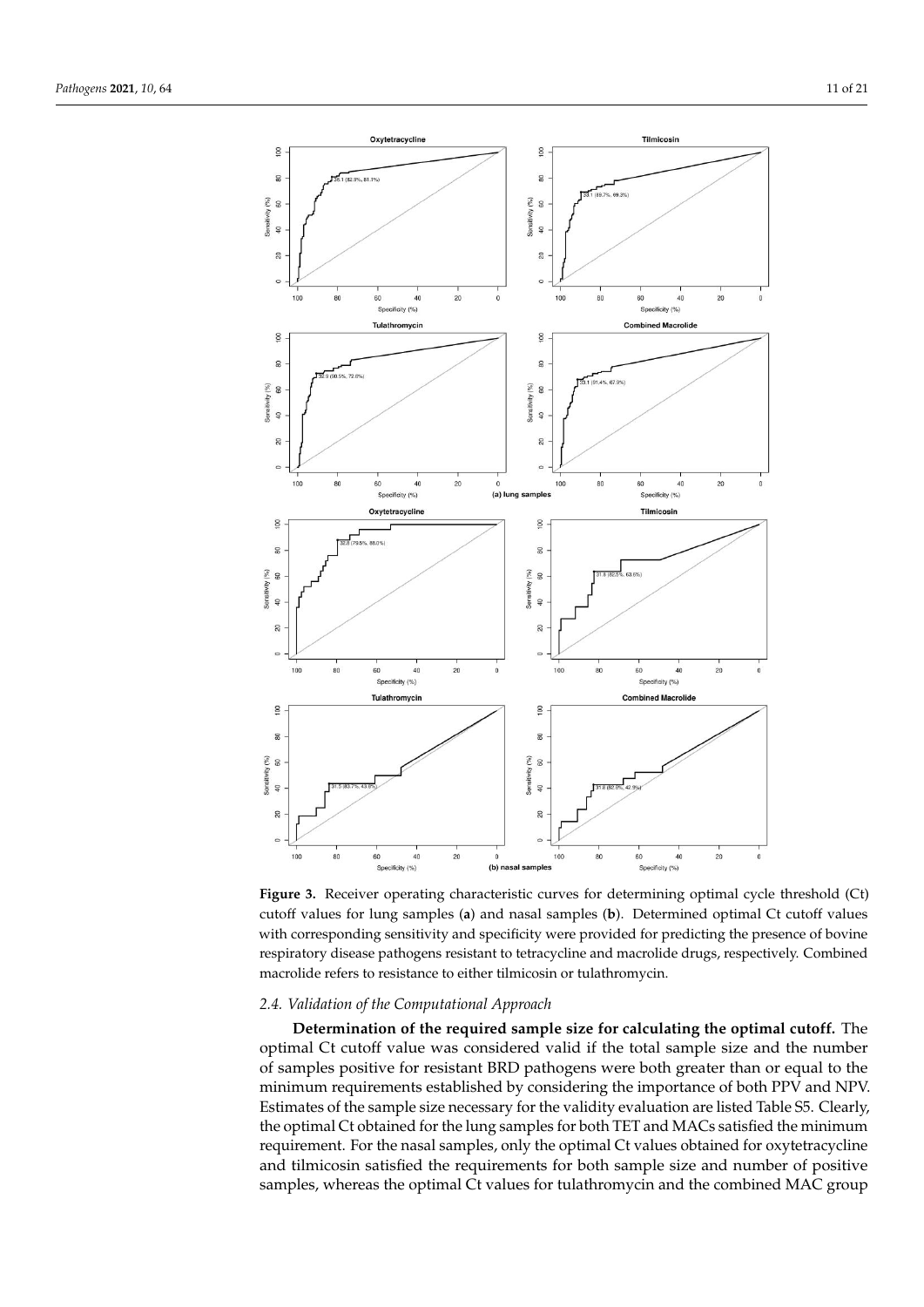did not satisfy the second requirement, i.e., the number of resistant samples included for determining the optimal Ct value was insufficient. If only NPV is of importance, then the optimal Ct obtained for all nasal samples is valid. However, increasing PPV or minimizing the false-positive rate helps reduce the overall misclassification rate and thus cannot be ignored completely.

**Cross-validation.** To validate the consistency of the optimal Ct cutoff value estimation, 5-fold and 10-fold cross-validation (CV) were conducted with a focus on the category of "resistance to at least one BRD pathogen". Because more consistent estimates in terms of the optimal Ct cutoff and the κ value were obtained, 5-fold CV was used to optimize the optimal Ct cutoff value for the qPCR method. Table S6 shows the results of the 5-fold CV along with a comparison of the average level of agreement between the training and test sets.

The optimal Ct values for the lung samples for both TETs and MACs were consistent in terms of required diagnostic accuracy. Overall, for the lung samples, the optimal Ct obtained from the overall data fell within the 95% average optimal Ct obtained using 5-fold CV. In addition, the average κ evaluated based on the training and test sets indicated a good level of agreement with the results of the MIC tests for both groups of antimicrobials. However, the optimal Ct obtained from the nasal samples was sufficiently validated only for the TET group. For the MAC group, a disparity in the average κ was observed between the training and test datasets.

Table [6](#page-13-0) summarizes the optimal Ct values and the level of agreement based on the minimum requirements for total sample size and resistant sample size and 5-fold CV. The optimal Ct for predicting the phenotypic AMR classification based on qPCR results was sufficiently validated for the lung samples containing MAC<sup>r</sup> and/or TET<sup>r</sup> BRD pathogens and for the nasal samples containing TET<sup>r</sup> BRD pathogens. The optimal Ct values for the lung samples were 35.66 and 33.12 for TET and MAC resistance, respectively, with a good level of agreement between the gold-standard and the qPCR approach. The optimal Ct value obtained for the nasal samples was 33.27 for TET resistance, with a moderate level of agreement between the gold-standard and the qPCR approach.

<span id="page-13-0"></span>

| Class        | <b>Antibiotics</b>             | Lung Sample                  |                  | Nasal Sample                        |                          |  |
|--------------|--------------------------------|------------------------------|------------------|-------------------------------------|--------------------------|--|
|              |                                | Optimal Cycle Threshold (Ct) | Kappa $(\kappa)$ | <b>Optimal Cycle Threshold (Ct)</b> | Kappa $(\kappa)$         |  |
| Tetracycline | Oxytetracycline                | 35.66                        | 0.61             | 33.27                               | 0.49                     |  |
| Macrolide    | Tilmicosin                     | 33.12                        | 0.61             |                                     | $\overline{\phantom{0}}$ |  |
| Macrolide    | Tulathromycin                  | 32.64                        | 0.63             |                                     | $\overline{\phantom{0}}$ |  |
| Macrolide    | Tilmicosin or<br>tulathromycin | 33.12                        | 0.62             |                                     | -                        |  |

**Table 6.** Optimal cycle threshold (Ct) cutoff value for lung and nasal samples.

#### **3. Discussion**

The method described in this study enables AMR gene detection in clinical samples in a culture-independent manner and thus can rapidly provide clinicians, veterinarians, and cattle producers preliminary information on the presence of potential AMR in BRD cases. Previous examinations of AMR in BRD pathogens have relied on whole-genome sequencing (WGS) approaches to mine genomic sequences for resistance genes. Although this approach is much more comprehensive, it is less practical for use with clinical samples and in situations where a clinician may need rapid results for drug decisions. Compared with isolates, working with clinical samples from livestock environments poses a significant challenge due to the large variations in sample types and quality, environment, and collection requirements. Working with clinical samples requires a targeted and quantitative approach such as qPCR, which has been shown to increase the detection of pathogens compared with culture-dependent methods such as WGS [\[13\]](#page-21-8).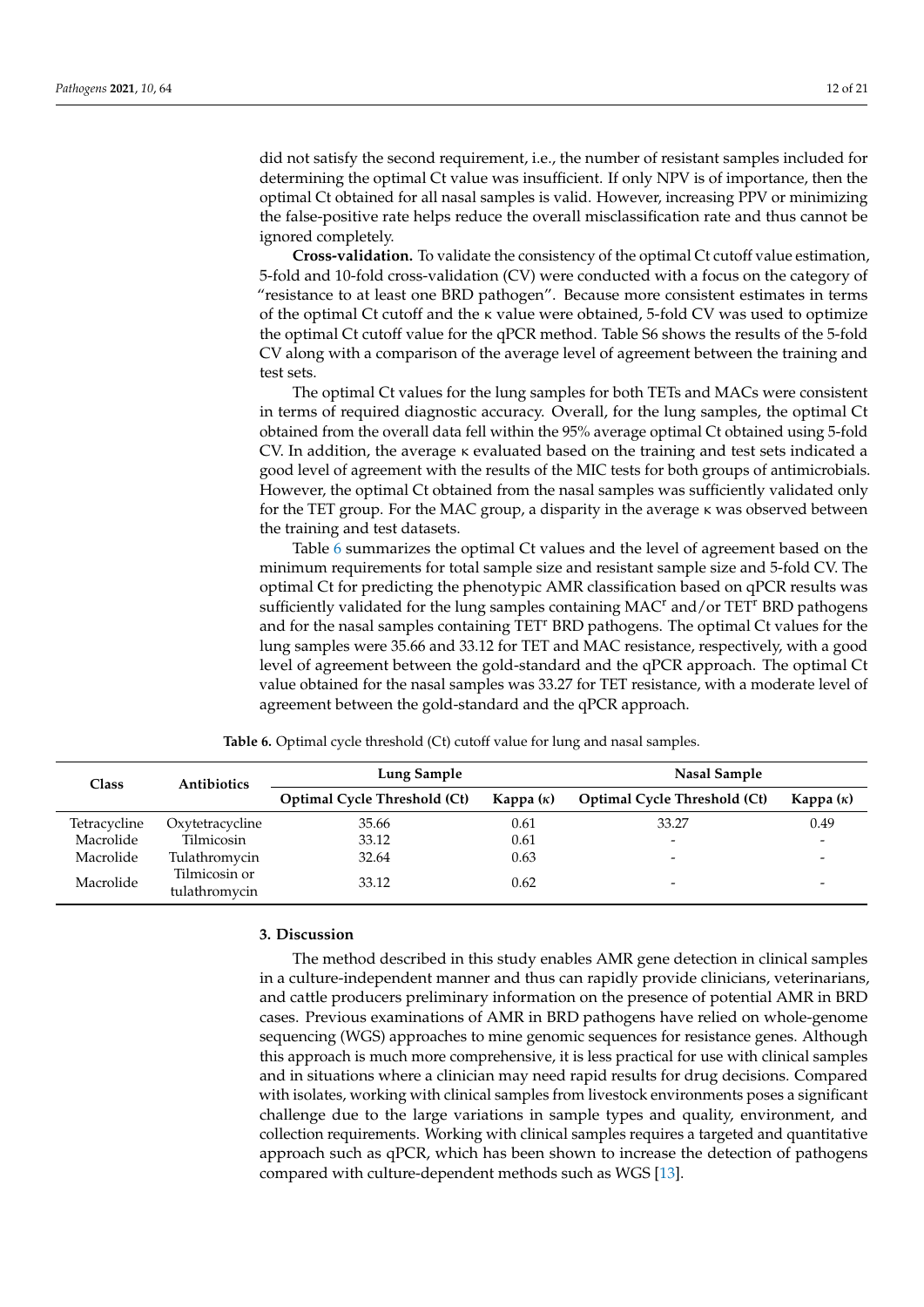In developing this assay for use in a rapid format with clinical samples, our goal was to select robust gene targets with spatial and temporal consistency in BRD pathogen strain genomes and that confer resistance to highly relevant drug classes. Consequently, the performance of the method for both TETs and MACs was evaluated using ATCCand clinical sample-sourced strains that have been subjected to MIC testing and/or WGS. Overall, the developed multiplex qPCR method performed well with high specificity for detecting the target AMR genes. In the initial validation, evaluation of the phenotypic– genotypic agreement using less comprehensive methods showed high levels of agreement for *M. haemolytica*, *P. multocida* and *B. trehalosi.* By contrast, for *H. somni*, disagreement between the results of the multiplex qPCR assay and phenotypic AMR classification using MIC was observed for 9 of 35 strains tested. Potential explanations for this discrepancy include alternative mechanisms of phenotypic resistance or inactive resistance genes in these strains.

The results indicate that this method may be particularly useful for assessing the presence of TET or MAC resistance in BRD pathogens in general or in *M. haemolytica,* one of the most dominant bacterial pathogens. TETs and MACs were chosen as the target drug classes because they are often used as first-line treatments for BRD. More than 70% of drugs used for the treatment or prevention of BRD in the United States are MACs (including tulathromycin, tilmicosin, tildipirosin, and gamithromycin), followed by TETs (mainly oxytetracycline, ~9%) [\[9](#page-21-5)[,17](#page-21-12)[,18\]](#page-21-13). Determinants conferring resistance to MACs or TETs in the population of BRD pathogens are frequently carried on ICE elements, revealing a potential challenge in the use of these important drugs for BRD disease treatment and/or prevention [\[19,](#page-21-14)[20\]](#page-21-15). The ability to rapidly identify AMR to these drugs would be critically useful to veterinarians in the field, who could rapidly adjust their treatment or prevention therapies in response to the detection of such resistance [\[19\]](#page-21-14).

One of the largest challenges in developing our assay was ensuring the concordance between phenotypic AMR status and the detection of genes conferring resistance in complex clinical samples. Investigations of concordance between genotypic and phenotypic resistance based on WGS or selected genes are increasing [\[21](#page-21-16)[,22\]](#page-21-17), and like the present study, most previous works have found substantial variation in the level of concordance depending on the combination of bacterial species, resistance gene(s) and resistance type. To construct our assay, we selected genes conferring resistance to TETs and MACs that are most commonly found in BRD pathogens and observed good agreement with corresponding phenotypic resistance for some combinations. However, discrepancies between genotypic and phenotypic resistance are not surprising, given the challenges of working with clinical samples outlined above and the large number of potential resistance genes. In one of the most comprehensive databases, ResFinder, more than 140 and 180 genes or gene variants encoding TET or MAC resistance, respectively, have been reported to date [\[23\]](#page-21-18). A more comprehensive gene panel may increase the predictive capability of our proposed qPCR assay of resistance in BRD bacterial pathogens. Our in silico analysis showed that the gene targets are potentially carried by other non-BRD pathogen bacteria, which might cause false-positive results if these bacteria were present in sufficient numbers in clinical samples.

The performance of the PCR-based rapid detection method was most optimal for predicting collective phenotypic resistance among all coexisting BRD pathogens in a single sample. In the MIC test, AMR classification is pathogen dependent, whereas qPCR detects genes in a culture-independent manner regardless of bacterial source. Therefore, a collective phenotypic resistance status for a sample, defined as possessing at least one resistant bacterial pathogen, enables a more rational comparison between the results of MIC testing and qPCR. For predicting phenotypic resistance in individual pathogens, the assay showed the most promise for *M. haemolytica* in lung tissues for both TETs and MACs. Lower agreement was observed for nasal swabs or for *H. somni* isolates, likely due to challenges in the use of the gold-standard method with nasal swab samples and the isolation of *H. somni* from all sample types. Nasal swab samples are frequently contaminated with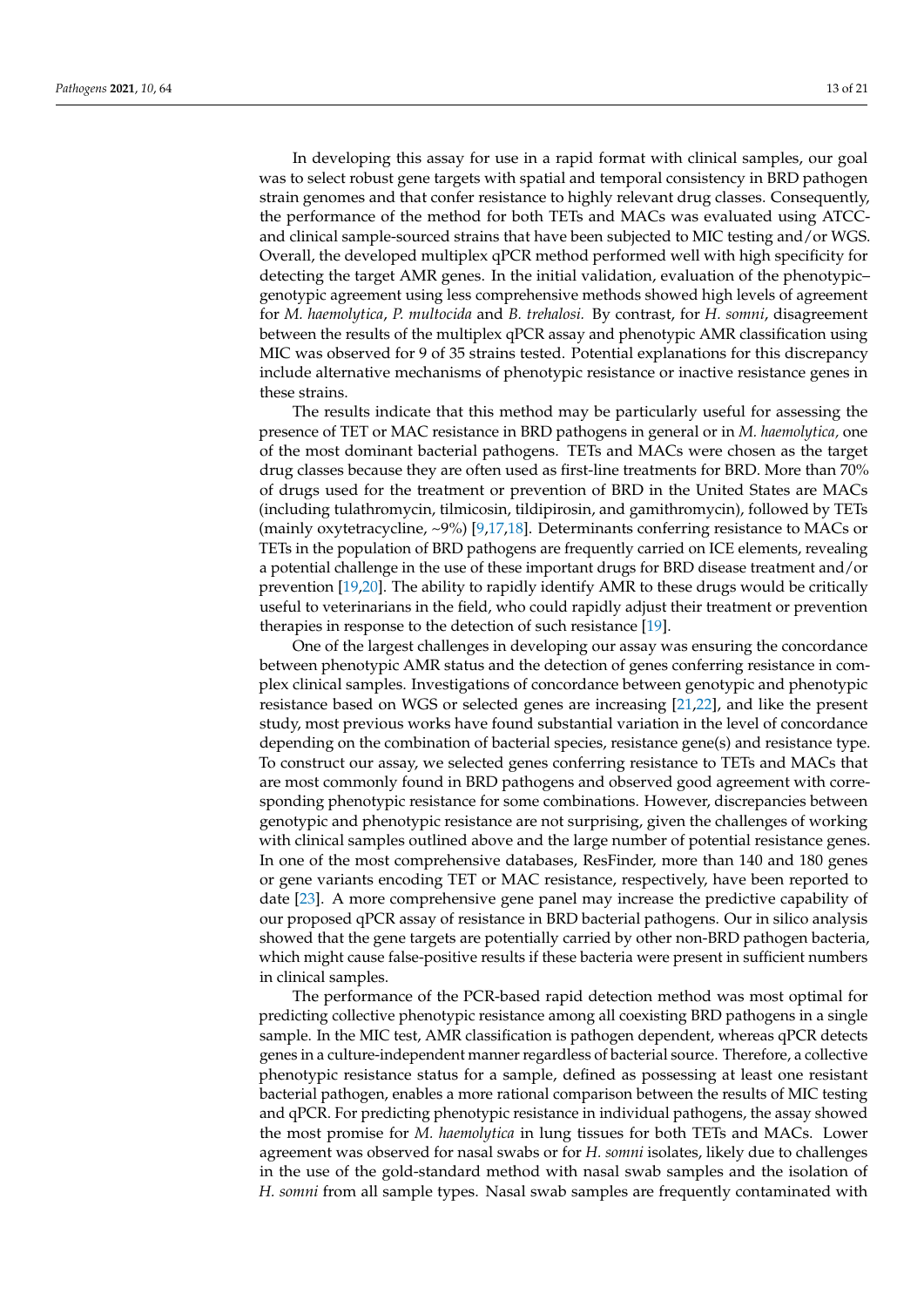environmental bacteria, which makes recovery of BRD pathogens challenging. Additionally, because *H. somni* is sensitive to oxygen and a fastidious organism, recovery is low, and falsenegative testing results are common. Overall, the results indicate that the newly developed PCR-based rapid detection method is valid for determining the potential likelihood of resistance to TETs and MACs in at least one BRD pathogen or *M. haemolytica*, the most prevalent BRD pathogen, isolated from bovine lung tissues.

The ROC approach used in our study is in essence a classification method. The goldstandard, culture-based MIC approach gives a dichotomous outcome of resistance or susceptibility to antimicrobials, while the qPCR assay uses a Ct cutoff to transpose the continuous values produced into a finding of resistance or susceptibility. If the purpose of the qPCR assay was to rule out the presence of resistance in a clinical sample for BRD diagnosis based on a susceptible result, a higher Ct cutoff could be used to generate a "rule-out" test with a high Se or low false negatives in detecting resistance. Conversely, a lower Ct cutoff would be more likely to identify infections with the resistance of interest; such a "rule-in" test would have a higher Sp and lower false positives, resulting in higher confidence in the presence of resistance in a sample when a resistant result is observed. In the present study, the ROC approach was used to determine the optimal Ct cutoff by prioritizing a balance between Se and Sp. However, because the qPCR approach provides continuous information, it allows for flexibility in assay design for multiple purposes (such as a priority for "rule-in" or "rule-out" purpose) in real-world scenarios by varying the Ct cutoff.

Although the properties of diagnostic tests are generally expressed by Se and Sp, PPV and NPV are also considered important indicators of a test's usefulness. Unlike Se and Sp, PPV and NPV depend heavily on prevalence, which in the present study was the prevalence of resistant BRD pathogens determined using the gold-standard method. A low prevalence of AMR would lead to a higher false-positive rate and imply lower PPV, whereas a high prevalence of AMR would lead to a higher false-negative rate and imply lower NPV. In the present study, AMR was more likely to be detected in lung samples than in nasal samples (Table [5\)](#page-11-0), which is largely attributable to the fact that the prevalence of AMR in the samples in this study was lower among nasal samples (Table [3\)](#page-8-0). As a result, the nasal samples had a lower prevalence and PPV, which is the primary reason why the optimal Ct cutoff values obtained for nasal samples were not valid. By contrast, the prevalence of AMR was considerably higher among the lung samples, providing a more balanced outcome in favor of the estimation of Se, Sp, PPV and NPV. Compared with the lung samples, the estimates of Se and Sp for the nasal samples were similar, but PPV was much lower, resulting in invalid estimates of the optimal Ct cutoff values. These results suggest that the most effective application of the qPCR assay for phenotypic AMR classification is situations in which the presence of AMR is not uncommon, such as during BRD outbreaks.

Although this novel application for predicting AMR phenotypes based on genotypic data could potentially be translated into a rapid assay for use in a variety of platforms, including pen side or in veterinary clinics, several limitations remain to be addressed. First, the data on phenotypic resistance were recategorized into binary outcomes due to the insufficient number of samples with intermediate resistance, and the ROC approach is less optimal for discriminating among more than two classifiers. Second, the classification was conducted for specific pathogen–sample–resistance type combinations in a series of stratified analyses but did not include predictors other than the Ct value, such as historical or clinical information like antimicrobial treatments, which might greatly influence the development of resistance. Third, to estimate the optimal Ct value, the ROC approach employed area under the curve (AUC), which is a widely used methodology but may be further improved because its use of a threshold of 50% for classification ignores the actual probability. To potentially address these limitations and increase the accuracy of diagnosis of AMR among BRD infections using PCR-based rapid detection methods, alternative classification methods, such as the H measure approach, warrant investigation [\[24\]](#page-21-19).

In conclusion, the rapid multiplex real time-based PCR detection assay reported here, which can estimate levels of AMR genes potentially associated with multiple species of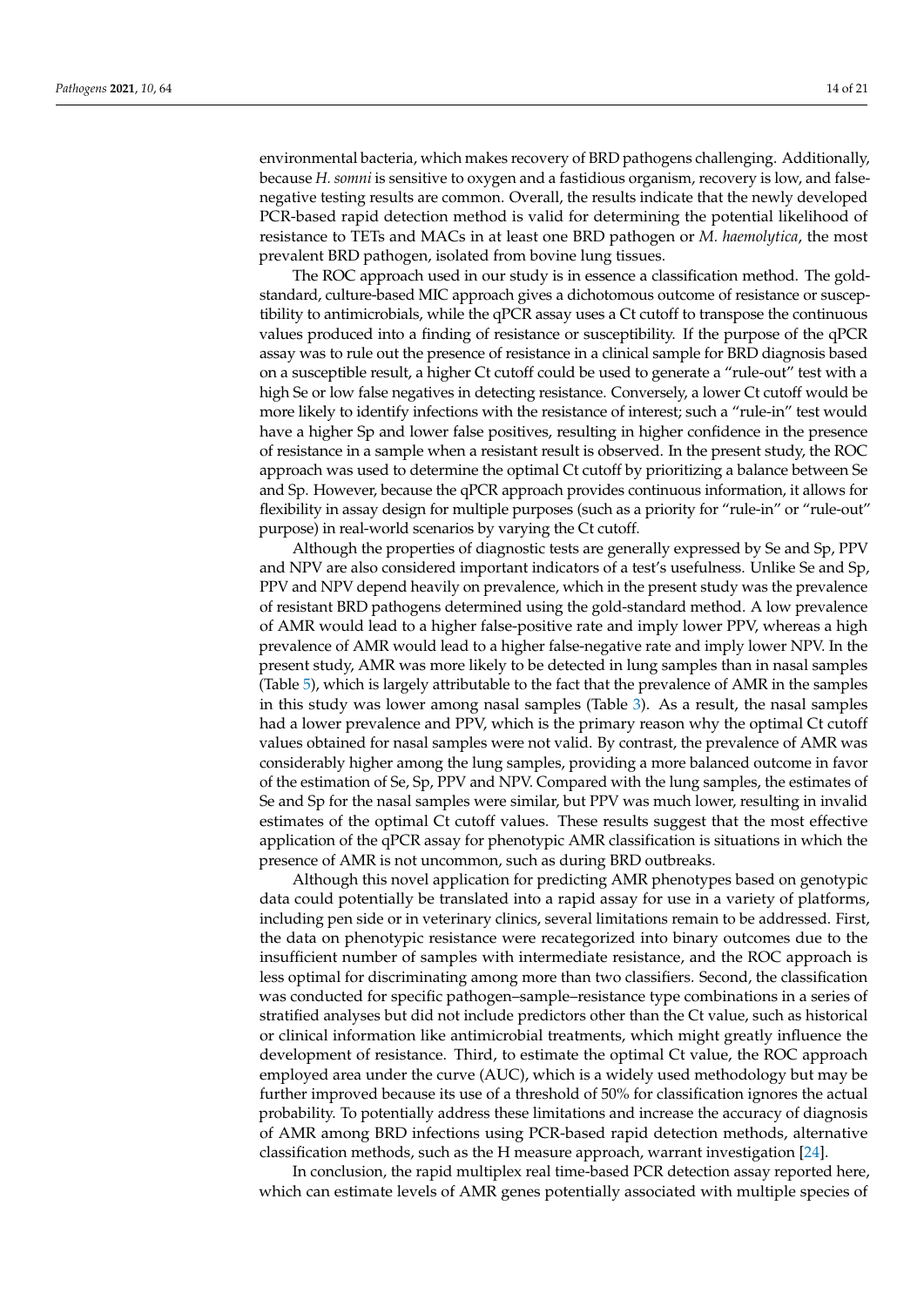BRD pathogens, holds promise for the rapid detection of these genes in complex samples. By combining this gene detection assay with a pathogen-specific assay that can quantify pathogen abundance in samples, veterinarians could rapidly assess the risk of BRD caused by a potentially resistant pathogen, thereby enabling judicious use of antimicrobials in cattle production systems. Further expansion of the number of gene targets may enable more robust AMR assessments of complex samples.

#### **4. Materials and Methods**

#### *4.1. Sample Collection and Distribution*

Bovine lung tissue and nasal swab samples were collected over a one-year period in 2018 from submissions, mainly for BRD diagnostic testing, to the University of Nebraska-Lincoln Veterinary Diagnostic Center and combined with an archived sample collection that had been stored at −80 ◦C from 2012 to 2017. Although detailed clinical information was not available for many submissions, most of these samples were likely collected from non-healthy, clinically ill animals since they were submitted to a veterinary diagnostic lab for BRD diagnosis. A total of 416 bovine clinical samples were collected, primarily consisting of lung tissues ( $n = 297$ ) and nasal swabs ( $n = 111$ ). Omitted samples that were excluded from further data analysis were either tissues less related to BRD diagnosis  $(n = 4, i.e.,$  skin and liver samples) or lacked records about tissue type  $(n = 4)$ . The samples were analyzed for the existence of target BRD bacterial pathogens. If the pathogens were detected, phenotypic AMR characteristics were subsequently determined using the goldstandard culture-based method. In addition, target genes conferring AMR in the samples were quantified using the culture-independent qPCR rapid detection method developed in this present study.

#### *4.2. Reference Strains*

ATCC-sourced strains, a collection of field isolates from diagnostic cases, and off-target controls were used for a preliminary evaluation of the target specificity of the qPCR assay. *M. haemolytica* strains that had been previously subjected to WGS and with established presence or absence of the AMR targets and ICE elements were used to capture the known genomic diversity of this pathogen (Table S3 [\[19,](#page-21-14)[25\]](#page-21-20)). *H. somni*, *P. multocida*, and *B. trehalosi* strains isolated from clinical cases that had been subjected to MIC testing were also used for evaluation purposes along with ATCC reference strains (Table S4). *Bibersteinia trehalosi* was included in the reference set because it is occasionally isolated from BRD cases and has shown AMR [\[26\]](#page-21-21). This collection of reference strains was employed only for evaluating assay performance and specificity and was excluded from further data analysis of the clinical samples.

#### *4.3. Molecular-Based Rapid Detection Assay*

**Nucleic acid extraction.** For initial validation, nucleic acids were extracted from reference strains in pure subculture, as described previously [\[13\]](#page-21-8). Briefly, a single purified colony was resuspended in nuclease-free water, boiled at 100 ◦C for 10 min and clarified by centrifugation at 15,700 RCF for 2 min. Swabs, which were submitted to the laboratory in various liquid transport media from referring veterinarians, were vortexed vigorously, and  $100 \mu L$  of the transport medium was combined with lysis solution and extracted using a MagMax Total Nucleic isolation kit (AM1840) on a Kingfisher flex instrument (Thermo Scientific) following the manufacturer's instructions. Lung tissue samples were added to a filter Whirl-Pak (Nasco, Fort Atkinson, WI) with 1–5 mL of sterile phosphatebuffered saline (PBS) and placed in a stomacher for 30–60 s. Following stomaching, 2 mL of suspension was removed from the bag, centrifuged at 15,700 RCF for 2 min and extracted using the MagMax procedure and kit, as described above.

**qPCR assay.** A multiplexed hydrolysis nucleic acid probe assay was designed based on whole-genome sequences of *M. haemolytica* strains possessing ICE elements containing AMR genes. Four gene targets carried on the ICEs were selected, including three that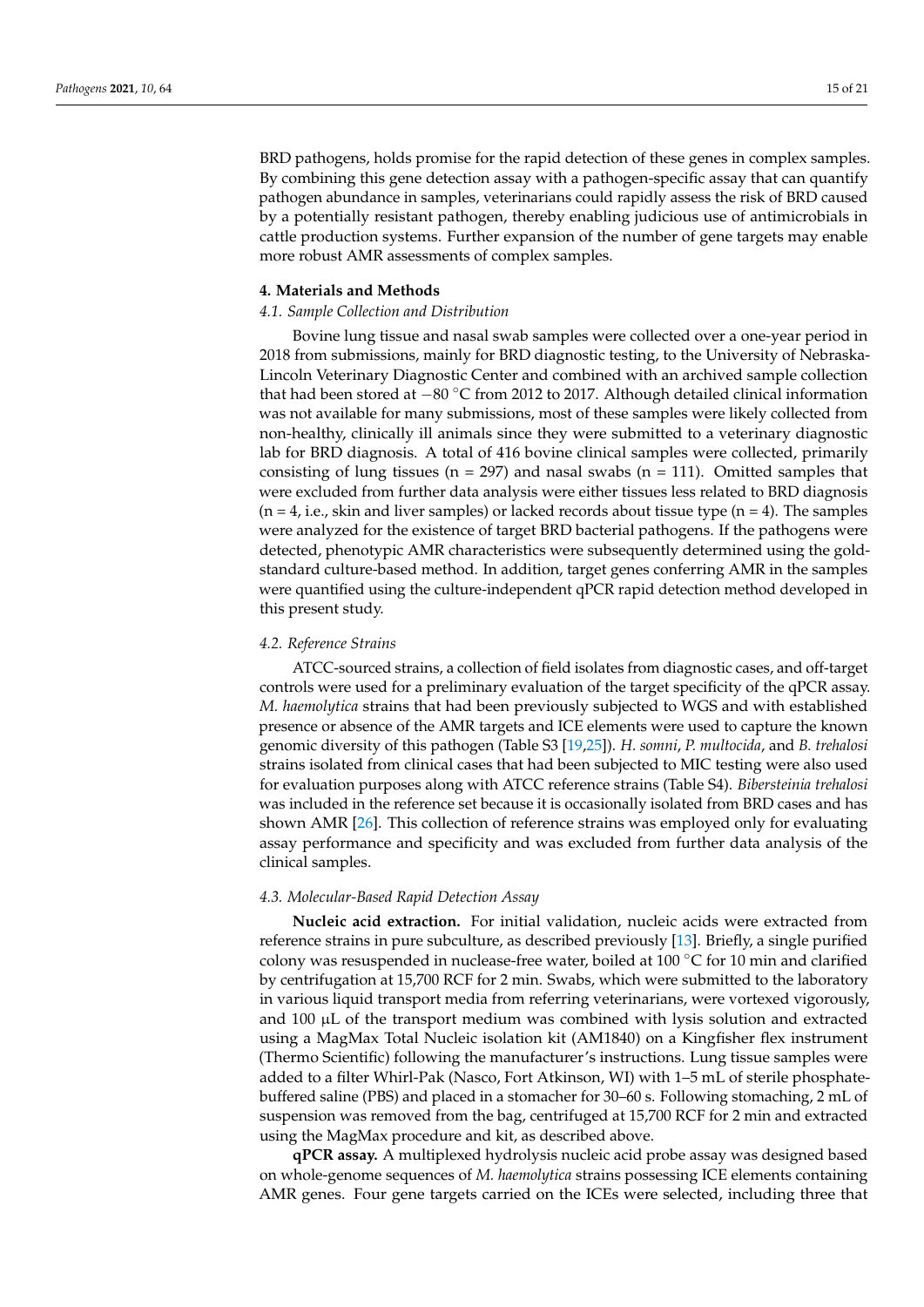confer resistance to MACs (*msrE*, *mphE*, and *erm42*) and one that is the repressor gene for TET class drug resistance (ICE*tetR*). The primer and probe sequences were designed by using PrimerQuest software (IDT, Iowa City) using genomic sequences from a reference strain of *M. haemolytica* [\[19\]](#page-21-14) (Table [7\)](#page-17-0). In silico analyses of the primer and probe sequences were conducted to evaluate the use of these targets in addition to *M. haemolytica* strains with the ICEs and four AMR genes and in strains of *P. multocida* and *H. somni*.

<span id="page-17-0"></span>

| <b>Target</b> | Primer/Probe                   | Sequence $(5'$ -3')                | <b>Size</b> | Reference  |
|---------------|--------------------------------|------------------------------------|-------------|------------|
| tetR          | $ICEtetR-F$                    | <b>TTTGGCTTTCTTGATGCTCTTG</b>      | 71          | This paper |
|               | <b>ICEtetR-R</b>               | <b>GTGATGCTGGGTTTAGTCTATCT</b>     |             |            |
|               | ICEtetR-P<br>(CY5/TAO-IAB-RO)  | CGCAATAGAGCTTAATGCATACACGGC        |             |            |
| erm42         | $erm42-F$                      | <b>GCCGTTAATGCTATTGAGTTCG</b>      | 105         | This paper |
|               | $erm42-R$                      | CGGCTTCAATAATAGACACATTTGA          |             |            |
|               | $erm42-P$<br>(FAM/ZEN-IAB-FO)  | AGTGTATTGGCTGATAAGTTGAGCCATGA      |             |            |
| msrE          | $msrE-F$                       | GGGTGGTTACTCGGATTACTTG             | 88          | This paper |
|               | $msrE-R$                       | <b>CTCCCGTTCCTTCATCATCAG</b>       |             |            |
|               | $msrE-P$ (Texas<br>Red/IAB-RO) | AGCGACAACACCAAGCCGTAGAAT           |             |            |
| mphE          | $mphE$ -F                      | TTGGAAACCCGCTACAGAAA               | 113         | This paper |
|               | $mphE-R$                       | <b>GCTCCATCCTTTGAAGCTAGT</b>       |             |            |
|               | $mphE$ -P<br>(JOE/ZEN-IAB-FQ)  | <b>TGATGTTCTATGGGCAGATTTCACCCA</b> |             |            |

**Table 7.** Oligonucleotide sequences for primers and probes used in the assay.

Following in silico analysis, primers and probes were purchased from Integrated DNA Technologies (IDT) and used in a single 4-plex reaction in a rotary-based real-time PCR instrument (Qiagen Rotorgene Q). Protocols were optimized for primer and probe concentrations and annealing temperatures. The PCR master mix had a total volume of 25 µL comprising 12.5 µL of  $2\times$  Quantifast Multiplex PCR Master Mix (Qiagen), 1 µL of each primer probe mix (4  $\mu$ L total) containing F (10  $\mu$ M), R (10  $\mu$ M), and P (10  $\mu$ M), 6.5  $\mu$ L of nuclease-free water and  $2 \mu L$  of template DNA. The thermocycling conditions were as follows: 95 °C for 5 min, followed by 45 cycles of 95 °C for 15 s, and 59 °C for 40 s. The Ct threshold was set at a fixed value of 0.1 for all detection channels following dynamic tube normalization.

Following optimization, assay performance was tested using reference strains, and limit of detection analysis was conducted using a reference *M. haemolytica* strain known through WGS to have all four genes (Reference strain 1621 in Table S3) [\[19\]](#page-21-14). The assay was further validated using a panel of *M. haemolytica* strains (Table S3) previously characterized by WGS and representing all known major genotypes and subtypes of *M. haemolytica* and different combinations of AMR genes [\[19\]](#page-21-14). The assay gene targets have also been reported in strains of *H. somni* and *P. multocida* isolated from cattle, and therefore strains of *H. somni* and *P. multocida* with phenotypic resistance patterns similar to those of the *M. haemolytica* strain collection were also included in this validation (Table S4). In addition, analyses of non-target closely related strains, including *B. trehalosi*, and other ATCC reference strains were performed (Table S4).

#### *4.4. Preliminary Assay Validation and Analytical Sensitivity*

Assay performance was evaluated for all four targets using DNA extracted from *M. haemolytica* reference strain 1621. Briefly, the strain was grown in pure culture on tryptic soy agar with 5% sheep blood (BAP) (Remel, Lenexa, KS). Colonies were picked and cultured in 10 mL of brain heart infusion broth in a 100 mL flask shaken at 200 RPM for 12 h. Serial dilutions (1:10) of this culture were plated on BAP to enumerate colonies and estimate colony forming units/mL, and the remaining portion of each dilution was used for nucleic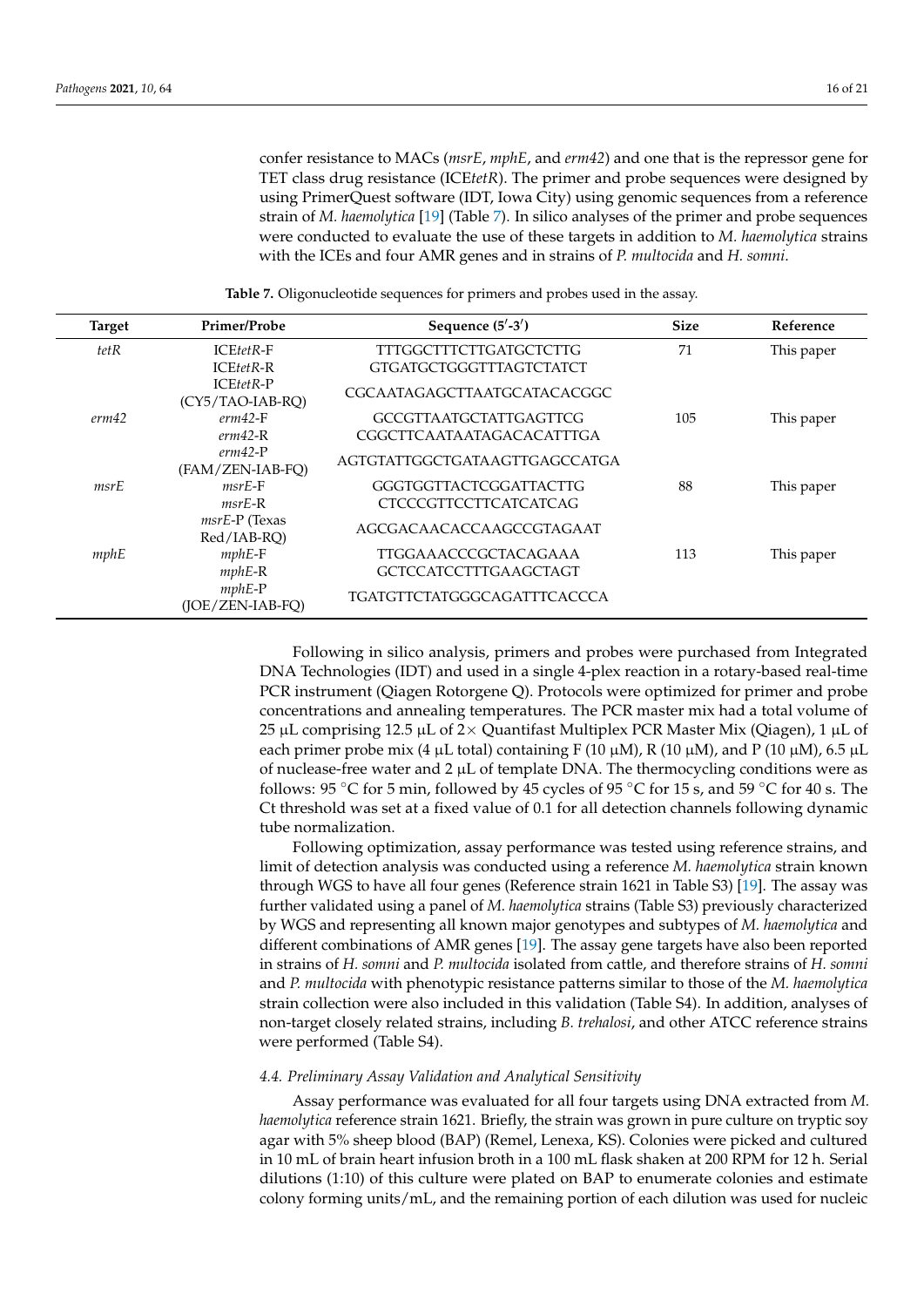acid extraction, as described above, to evaluate assay performance and limit of detection (Table [1\)](#page-5-0). Following the determinations of limit of detection and dynamic range, the target specificity of the assay was evaluated using a diverse collection of reference strains and controls (Table S4).

#### *4.5. Pathogen Isolation and Determination of Phenotypic Antimicrobial Resistance Characteristics*

**BRD pathogen isolation and confirmation**. All clinical samples were processed for bacterial isolation and identification of the BRD pathogens *M. haemolytica*, *P. multocida*, and *H. somni*, as described previously [\[13\]](#page-21-8). Briefly, samples were documented, processed, and tested by trained personnel following validated and approved standard operating procedures in an American Association of Veterinary Laboratory Diagnosticians (AAVLD) accredited diagnostic laboratory. For bacterial culture, diseased portions of fresh lung tissues were excised using flame-sterilized scissors and dipped in alcohol. After flame sterilizing the exterior, the sample was bisected, and the cut surface was used to inoculate culture media. Swabs were used directly to inoculate plates if submitted in liquid medium or otherwise were resuspended in approximately 1.5 mL of PBS. Colonies were isolated by streaking on culture media, including BAP, chocolate agar, and MacConkey agar (Remel, Lenexa, KS), incubated in  $5\%$  CO<sub>2</sub> and examined at 24 and 48 h after inoculation. Colonies with morphologies consistent with *M. haemolytica*, *P. multocida*, or *H. somni* were identified by MALDI-TOF MS (Bruker Biotyper) testing using the manufacturer's validated procedures for definitive identification of these organisms.

**MIC determination**. For each confirmed BRD pathogen strain, the presence of phenotypic AMR was evaluated using oxytetracycline to represent the TET class and tilmicosin and tulathromycin to represent the MAC class. As the gold-standard approach, AMR to TETs and MACs was evaluated by MIC testing using the broth microdilution method according to CLSI guidelines [\[27\]](#page-21-22). By comparing the MIC values with the corresponding breakpoints for bovine respiratory pathogens (Thermo Sensititre using the BOPO6F panel), which are listed in Table [4,](#page-8-1) BRD pathogen isolates were classified as S, I or R to each drug [\[28\]](#page-22-0). In this study, intermediate and resistant were both re-defined as "resistant" (R+I) at the strain level. A sample was classified as containing "resistant" BRD pathogens if at least one strain of antimicrobial-resistant BRD pathogens evaluated in this study was detected.

#### *4.6. Predicting Phenotypic Antimicrobial Resistance*

Statistical analysis was performed to optimize and validate the capability of the developed qPCR assay to classify samples as either S or R+I to a given antimicrobial. First, optimal Ct cutoff values were determined using ROC analysis to maximize the assay accuracy (both Se and Sp as the primary accuracy indices) compared to the gold-standard test. Optimal cutoff values were determined for clinical samples containing *M. haemolytica*, *P. multocida* or *H. somni* resistant to OTC, tilmicosin or tulathromycin, as well as for samples classified as "possessing at least one resistant BRD pathogen". Second, the diagnostic accuracy and validity of the developed qPCR assay were assessed by determining the sufficiency of the sample size collected in this study for detecting MAC and TET resistance in samples possessing BRD pathogens and by using the cross-validation technique. All statistical analyses were performed in statistical software R version 3.5.1 [\[29\]](#page-22-1).

#### 4.6.1. Optimal Ct Cutoff Value Determination

**Data preparation for ROC analysis.** To determine the optimal Ct, ROC curves were plotted by comparing the phenotypic AMR classification determined by the gold-standard test with the continuous Ct value generated by the qPCR assay using the 'pROC' package in statistical software R [\[30\]](#page-22-2). ROC curve analysis is a common method for evaluating diagnostic tests with a binary classifier [\[31\]](#page-22-3), but this method does not work optimally if there is no detection or anomaly observed in either the qPCR assay or MIC test. In this study, no detection by qPCR means that the target gene is either present in very small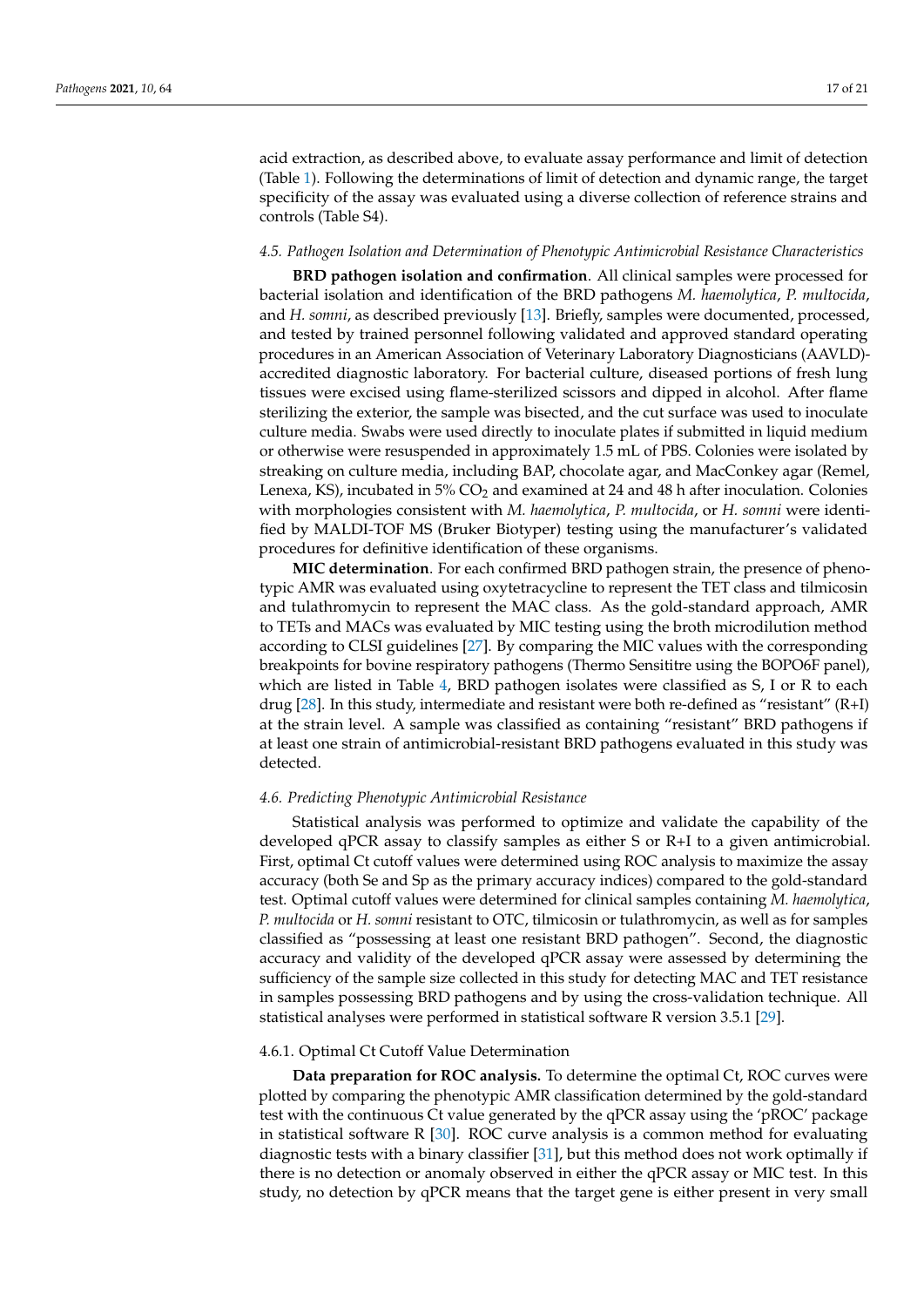amounts or completely absent. Hence, samples recorded as "no gene copies detected" were imputed with a Ct value of 40, the highest amplification cycle observed in this study. For the gold-standard test, it is not easy to reinvestigate missing results. Hence, another four samples were further excluded from data analysis due to a lack of MIC records, resulting in a total of 404 samples (296 lung and 108 nasal) for inclusion in the following data analysis.

**ROC analysis to determine the optimal Ct cutoff.** In this study, ROC curves were generated by plotting the true-positive rate (i.e., Se) against the false-positive rate (i.e., 1–Sp) to determine the diagnostic equivalency between the qPCR assay and the gold-standard test over different cutoff values. Table [8](#page-19-0) shows a schematic representation of the comparison of the outcomes of the qPCR assay and the culture-based gold-standard test and the calculation of Se and Sp. The optimal cutoff translating the continuous Ct value into a binary classification of R+I or S was determined by optimizing the AUC [\[32\]](#page-22-4). AUC can take values between 0.5 and 1, with values closer to 1 indicating high performance of the qPCR approach in predicting the resistance classification with minimum classification error compared with the gold-standard test.

<span id="page-19-0"></span>**Table 8.** Schematic representation of the outcomes of the multiplex qPCR assay detecting antimicrobial resistance compared to the gold standard.

| <b>Multiplex qPCR Assay</b> | Culture-Based Gold-Standard Test                                   |                                                                   |                                                  |
|-----------------------------|--------------------------------------------------------------------|-------------------------------------------------------------------|--------------------------------------------------|
|                             | $\sqrt{\mathbf{R}''}$ 1                                            | <b>C</b> 2                                                        |                                                  |
| "R" $^1$<br>$\mathsf{S}^2$  | True Positive (TP)<br>False Negative (FN)<br>Se $3 = TP/(TP + FN)$ | False Positive (FP)<br>True Negative (TN)<br>$Sp3 = TN/(TN + FP)$ | $PPV^3 = TP/(TP + FP)$<br>$NPV^3 = TN/(TN + FN)$ |

 $1$  "R" indicated by the gold-standard test refers to samples containing pathogens resistant (R) or intermediate resistant (I) to antibiotics tested ("resistant" or R+I); hence classification given qPCR results based on the comparison to the gold-standard test also refers to the redefined "resistant" in this study. <sup>2</sup> S indicated by both the gold-standard test and qPCR assay refers to samples containing pathogens susceptible to antibiotics tested.  $3$  Se = sensitivity; Sp = specificity; PPV = positive predictive value; and NPV = negative predictive value.

> **Performance of qPCR.** As a post-analysis statistic, the determined optimal Ct cutoff value was used to calculate Cohen's Kappa (κ) in order to measure the agreement between the two tests [\[33\]](#page-22-5).  $\kappa$  ranges from  $-1$  to 1, with higher values implying greater concordance between the two tests. The following interpretations of κ were used: κ < 0.2, poor agreement;  $0.2 < \kappa \leq 0.4$ , fair agreement;  $0.4 < \kappa \leq 0.6$ , moderate agreement;  $0.6 < \kappa \leq 0.8$ , good agreement; and  $\kappa > 0.8$ , very good agreement [\[34\]](#page-22-6).  $\kappa$  was calculated using Equation (1):

$$
\kappa = \frac{Actual\ agreement\ beyond\ chance}{Potential\ agreement\ beyond\ chance} = \frac{p_0 - p_e}{1 - p_e},
$$
\n
$$
where\ p_0 = proportion\ of\ true\ agreement = \frac{TP + TN}{TP + FN + FP + TN}
$$
 and\n
$$
p_e = proportion\ of\ random\ agreement = \frac{TP + TN * TPFP + FPTN * FNTN}{(TP + FN + FP + TN)^2},
$$
\n
$$
TPFN = TP + FN, \ TPFP = TP + FP, \ FPTN = FP + TN\ and \ FNTN = FN + TN,
$$
\n
$$
TP, \ TN, \ FN\ and\ FP\ are\ reported\ in\ Table\ 8.
$$
\n(1)

The PPV and NPV were also calculated to measure the true-positive and true-negative results of the multiplex qPCR assay, as shown in Table [8.](#page-19-0) In this study, PPV is the proportion of samples showing a test result of "resistant" based on the multiplex qPCR assay that were actually identified as resistant using the gold-standard test, while NPV is the proportion of samples showing a test result of "susceptible" in the qPCR assay that were also identified as susceptible using the gold-standard test.

#### 4.6.2. Diagnostic Accuracy Evaluation

Developing a multiplex qPCR assay with relatively high diagnostic accuracy for classifying AMR status in clinical samples is contingent on a balance of samples with positive and negative responses to the outcomes of interest, i.e., R+I and S [\[35\]](#page-22-7). To determine whether this balance was reached, the minimum required sample size and the required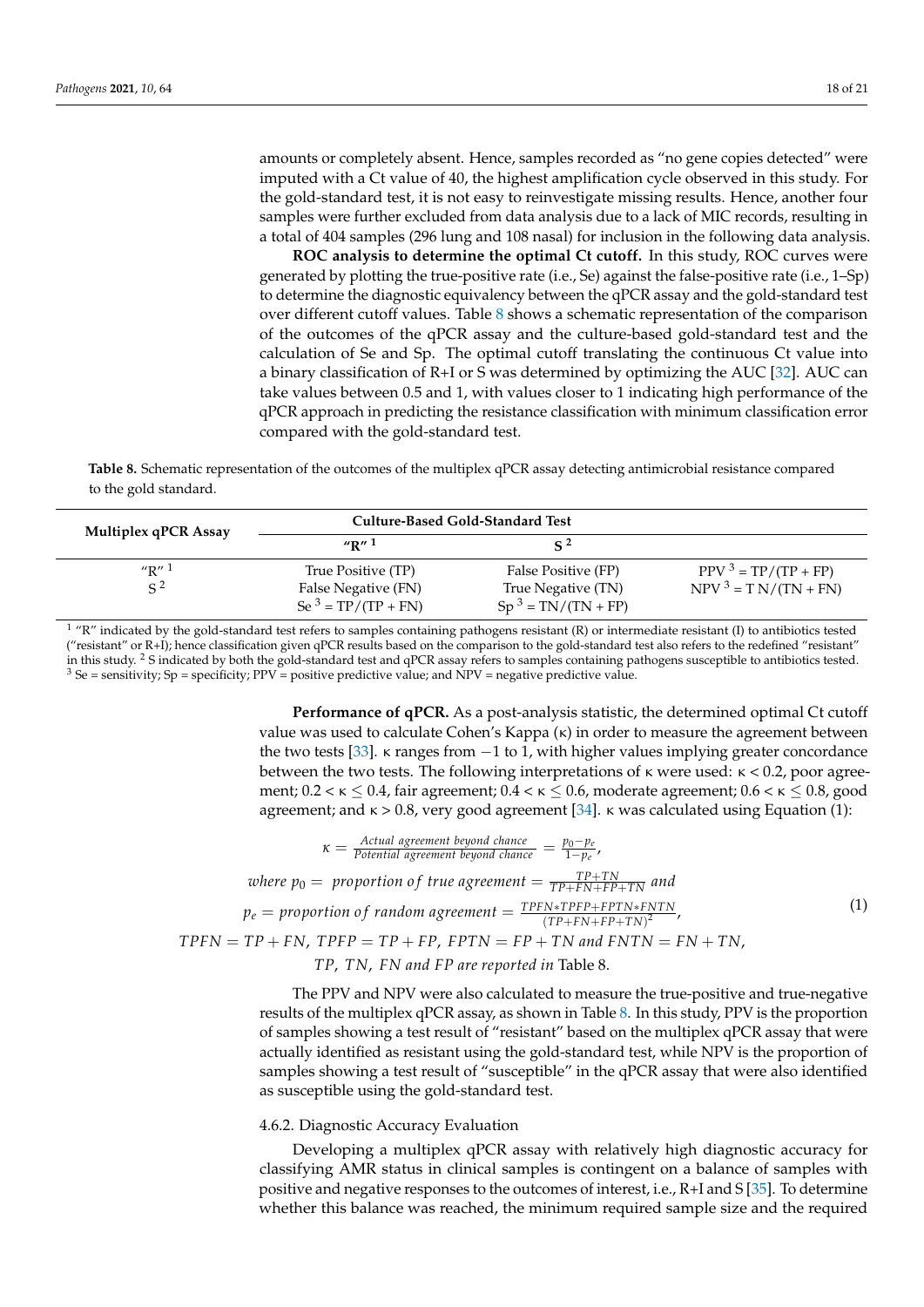proportion of resistant samples were estimated and compared with the sample sizes and the proportions of resistant samples included in this study to validate the optimal Ct cutoff values determined using the ROC approach. Once the sufficiency of the sample size and required number of resistant samples were determined to be adequate, cross-validation (CV) was conducted to evaluate the computational approach used in ROC analysis to determine the optimal Ct value. Cross-validation is one of the most common resampling methods to evaluate the performance of a diagnostic test [\[36\]](#page-22-8). Here, the 5-fold CV technique was used to validate the optimal Ct value of the multiplex qPCR assay for classifying AMR equivalent to the gold standard. Further details of the accuracy evaluation techniques are provided in the Supplementary Materials, Text.

**Supplementary Materials:** The following are available online at [https://www.mdpi.com/2076-081](https://www.mdpi.com/2076-0817/10/1/64/s1) [7/10/1/64/s1,](https://www.mdpi.com/2076-0817/10/1/64/s1) Table S1: *M. haemolytica* in silico primer and probes analysis; Table S2: Primer binding other species; Table S3: Isolates used in MALDI study (*M. haemolytica* WGS isolates); Table S4: Target and non-target isolates used to validate assay specificity, with respective threshold cycle (Ct) values obtained from multiplex qPCR and MIC values for antimicrobial resistance determination; Table S5: Assessment of sufficiency of sample size for determining the optimal cycle threshold value; Table S6: Comparison of 5-fold cross-validation with the optimal threshold cycle (Ct) cutoff value obtained using ROC curves on the overall data; Text: Elaboration of accuracy evaluation techniques used in the present study.

**Author Contributions:** Conceptualization, J.D.L. and B.W.; formal analysis, E.D. and J.D.L.; funding acquisition, J.D.L. and B.W.; investigation, C.A.D.; methodology, E.D., J.D.L., J.C. and B.W.; project administration, J.D.L. and B.W.; resources, E.L.W. and M.L.C.; software, E.D.; visualization, E.D. and C.A.D.; writing—original draft, E.D., J.D.L. and B.W.; writing—review and editing, E.L.W., M.L.C. and J.C. All authors have read and agreed to the published version of the manuscript.

**Funding:** This work was supported by the Nebraska Beef Council (#109924). Partial support for J.D.L. and C.A.D. was provided by the Nebraska Experiment Station with funds from the Animal Health and Disease Research (section 1433) and Hatch capacity funding programs (accessions# 1002196, 1007070 and 1017646) and Multistate Research Project of Antimicrobial Resistance (NC 1206, accession# 1014035) through the USDA National Institute of Food and Agriculture. M.L.C. and E.L.W. received support from the United States Department of Agriculture (USDA)/Agricultural Research Service (ARS) in support of the project "Genomic Intervention Strategies to Prevent and/or Treat Respiratory Diseases of Ruminants" (project# 3040-32000-034-00-D).

**Institutional Review Board Statement:** This use of animal derived materials and samples was reviewed and approved by the Institutional Animal Care and Use Committee of the University of Nebraska-Lincoln, and AAALAC accredited institution. (ID # 1970, approval 26 May 2020).

**Informed Consent Statement:** Not applicable.

**Data Availability Statement:** All data are available in the main text or as electronic supplementary.

**Conflicts of Interest:** The authors declare no conflict of interest. The funders had no role in the design of the study; in the collection, analyses, or interpretation of data; in the writing of the manuscript, or in the decision to publish the results. The use of product and company names is necessary to accurately report the methods and results; however, the United States Department of Agriculture (USDA) neither guarantees nor warrants the standard of the products, and the use of names by the USDA implies no approval of the product to the exclusion of others that may also be suitable. The USDA is an equal opportunity provider and employer.

#### **References**

- <span id="page-20-0"></span>1. Griffin, D.; Chengappa, M.M.; Kuszak, J.; McVey, D.S. Bacterial pathogens of the bovine respiratory disease complex. *Vet. Clin. North Am. Food Anim. Pr.* **2010**, *26*, 381–394. [\[CrossRef\]](http://doi.org/10.1016/j.cvfa.2010.04.004) [\[PubMed\]](http://www.ncbi.nlm.nih.gov/pubmed/20619191)
- <span id="page-20-1"></span>2. Amat, S. Bovine respiratory disease in feedlot cattle: Antimicrobial resistance in bovine respiratory bacterial pathogens and alternative antimicrobial approaches. *Bact. Cattle Dis.* **2019**. [\[CrossRef\]](http://doi.org/10.5772/intechopen.81718)
- <span id="page-20-2"></span>3. Faber, R.; Hartwig, N.; Busby, D.; BreDahl, R. The Costs and Predictive Factors of Bovine Respiratory Disease in Standardized Steer Tests. 2000. Available online: [https://lib.dr.iastate.edu/beefreports\\_1999/24](https://lib.dr.iastate.edu/beefreports_1999/24) (accessed on 23 September 2020).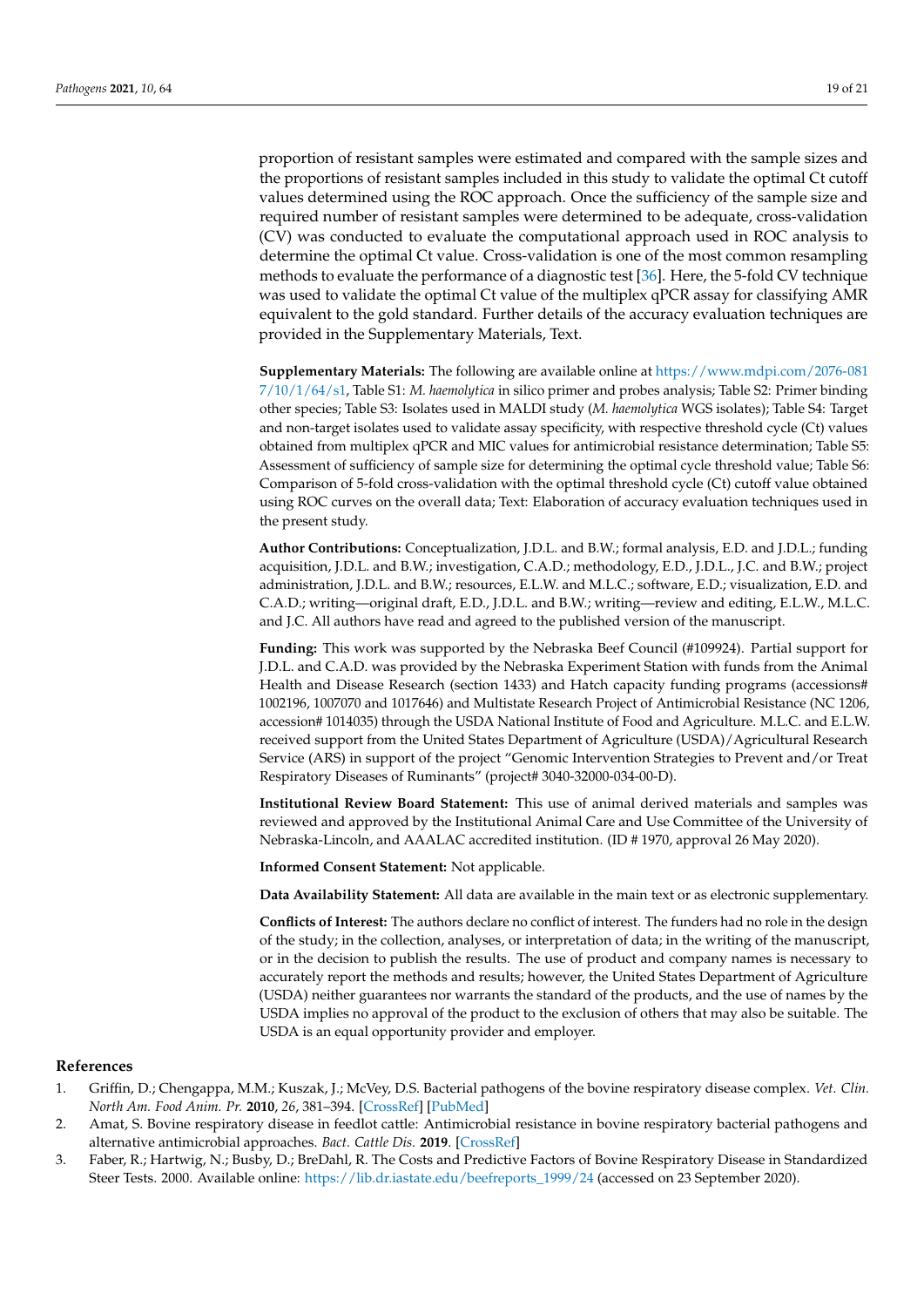- <span id="page-21-0"></span>4. Campbell, J. Bovine Respiratory Disease Complex. Available online: [https://www.merckvetmanual.com/respiratory-system/](https://www.merckvetmanual.com/respiratory-system/respiratory-diseases-of-cattle/bovine-respiratory-disease-complex) [respiratory-diseases-of-cattle/bovine-respiratory-disease-complex](https://www.merckvetmanual.com/respiratory-system/respiratory-diseases-of-cattle/bovine-respiratory-disease-complex) (accessed on 30 November 2020).
- <span id="page-21-1"></span>5. D'Amours, G.H.; Ward, T.I.; Mulvey, M.R.; Read, R.R.; Morck, D.W. Genetic diversity and tetracycline resistance genes of Histophilus somni. *Vet. Microbiol.* **2011**, *150*, 362–372. [\[CrossRef\]](http://doi.org/10.1016/j.vetmic.2011.02.051) [\[PubMed\]](http://www.ncbi.nlm.nih.gov/pubmed/21482045)
- <span id="page-21-2"></span>6. Arcangioli, M.A.; Duet, A.; Meyer, G.; Dernburg, A.; Bezille, P.; Poumarat, F.; Le Grand, D. The role of *Mycoplasma bovis* in bovine respiratory disease outbreaks in veal calf feedlots. *Vet. J.* **2008**, *177*, 89–93. [\[CrossRef\]](http://doi.org/10.1016/j.tvjl.2007.03.008)
- <span id="page-21-3"></span>7. Anholt, R.M.; Klima, C.; Allan, N.; Matheson-Bird, H.; Schatz, C.; Ajitkumar, P.; Otto, S.J.G.; Peters, D.; Schmid, K.; Olson, M.; et al. Antimicrobial susceptibility of bacteria that cause bovine respiratory disease complex in Alberta, Canada. *Front. Vet. Sci.* **2017**, *4*, 207. [\[CrossRef\]](http://doi.org/10.3389/fvets.2017.00207)
- <span id="page-21-4"></span>8. Portis, E.; Lindeman, C.; Johansen, L.; Stoltman, G. A ten-year (2000–2009) study of antimicrobial susceptibility of bacteria that cause bovine respiratory disease complex—*Mannheimia haemolytica*, *Pasteurella multocida*, and *Histophilus somni*—in the United States and Canada. *J. Vet. Diagn. Investig.* **2012**, *24*, 932–944. [\[CrossRef\]](http://doi.org/10.1177/1040638712457559)
- <span id="page-21-5"></span>9. USDA. Feedlot 2011 Part IV: Health and Health Management on U.S. Feedlots with a Capacity of 1000 or More Head. Available online: [https://www.aphis.usda.gov/animal\\_health/nahms/feedlot/downloads/feedlot2011/Feed11\\_dr\\_PartIV\\_1.pdf](https://www.aphis.usda.gov/animal_health/nahms/feedlot/downloads/feedlot2011/Feed11_dr_PartIV_1.pdf) (accessed on 28 August 2020).
- <span id="page-21-7"></span>10. Klima, C.L.; Zaheer, R.; Cook, S.R.; Booker, C.W.; Hendrick, S.; Alexander, T.W.; McAllister, T.A. Pathogens of bovine respiratory disease in North American feedlots conferring multidrug resistance via integrative conjugative elements. *J. Clin. Microbiol.* **2014**, *52*, 438–448. [\[CrossRef\]](http://doi.org/10.1128/JCM.02485-13)
- 11. Noyes, N.R.; Benedict, K.M.; Gow, S.P.; Booker, C.W.; Hannon, S.J.; McAllister, T.A.; Morley, P.S. *Mannheimia haemolytica* in feedlot cattle: Prevalence of recovery and associations with antimicrobial use, resistance, and health outcomes. *J. Vet. Intern. Med.* **2015**, *29*, 705–713. [\[CrossRef\]](http://doi.org/10.1111/jvim.12547)
- <span id="page-21-6"></span>12. Timsit, E.; Hallewell, J.; Booker, C.; Tison, N.; Amat, S.; Alexander, T.W. Prevalence and antimicrobial susceptibility of *Mannheimia haemolytica*, *Pasteurella multocida*, and *Histophilus somni* isolated from the lower respiratory tract of healthy feedlot cattle and those diagnosed with bovine respiratory disease. *Vet. Microbiol.* **2017**, *208*, 118–125. [\[CrossRef\]](http://doi.org/10.1016/j.vetmic.2017.07.013)
- <span id="page-21-8"></span>13. Loy, J.D.; Leger, L.; Workman, A.M.; Clawson, M.L.; Bulut, E.; Wang, B. Development of a multiplex real-time PCR assay using two thermocycling platforms for detection of major bacterial pathogens associated with bovine respiratory disease complex from clinical samples. *J. Vet. Diagn. Investig.* **2018**, *30*, 837–847. [\[CrossRef\]](http://doi.org/10.1177/1040638718800170)
- <span id="page-21-9"></span>14. McLain, J.E.; Cytryn, E.; Durso, L.M.; Young, S. Culture-based methods for detection of antibiotic resistance in agroecosystems: Advantages, challenges, and gaps in knowledge. *J. Environ. Qual.* **2016**, *45*, 432–440. [\[CrossRef\]](http://doi.org/10.2134/jeq2015.06.0317) [\[PubMed\]](http://www.ncbi.nlm.nih.gov/pubmed/27065389)
- <span id="page-21-10"></span>15. DeDonder, K.D.; Apley, M.D. A literature review of antimicrobial resistance in pathogens associated with bovine respiratory disease. *Anim. Health Res. Rev.* **2015**, *16*, 125–134. [\[CrossRef\]](http://doi.org/10.1017/S146625231500016X) [\[PubMed\]](http://www.ncbi.nlm.nih.gov/pubmed/26373635)
- <span id="page-21-11"></span>16. Boolchandani, M.; D'Souza, A.W.; Dantas, G. Sequencing-based methods and resources to study antimicrobial resistance. *Nat. Rev. Genet.* **2019**, *20*, 356–370. [\[CrossRef\]](http://doi.org/10.1038/s41576-019-0108-4) [\[PubMed\]](http://www.ncbi.nlm.nih.gov/pubmed/30886350)
- <span id="page-21-12"></span>17. Dennis, E.J. Antimicrobial Used for Metaphylaxis and Implications for Product Diversification in the Animal Health Sector. NebGuide G2319 Animal Agriculture/Beef. 2019. Available online: <https://extensionpublications.unl.edu/assets/pdf/g2319.pdf> (accessed on 28 August 2020).
- <span id="page-21-13"></span>18. USDA NAHMS. Antimicrobial Use and Stewardship on U.S. Feedlots, 2017. 2019. Available online: [https://www.aphis.usda.](https://www.aphis.usda.gov/animal_health/nahms/amr/downloads/amu-feedlots_1.pdf) [gov/animal\\_health/nahms/amr/downloads/amu-feedlots\\_1.pdf](https://www.aphis.usda.gov/animal_health/nahms/amr/downloads/amu-feedlots_1.pdf) (accessed on 28 August 2020).
- <span id="page-21-14"></span>19. Clawson, M.L.; Murray, R.W.; Sweeney, M.T.; Apley, M.D.; DeDonder, K.D.; Capik, S.F.; Larson, R.L.; Lubbers, B.V.; White, B.J.; Kalbfleisch, T.S.; et al. Genomic signatures of *Mannheimia haemolytica* that associate with the lungs of cattle with respiratory disease, an integrative conjugative element, and antibiotic resistance genes. *BMC Genom.* **2016**, *17*, 982. [\[CrossRef\]](http://doi.org/10.1186/s12864-016-3316-8)
- <span id="page-21-15"></span>20. Livermore, D.M.; Winstanley, T.G.; Shannon, K.P. Interpretative reading: Recognizing the unusual and inferring resistance mechanisms from resistance phenotypes. *J. Antimicrob. Chemother.* **2001**, *48* (Suppl. S1), 87–102. [\[CrossRef\]](http://doi.org/10.1093/jac/48.suppl_1.87)
- <span id="page-21-16"></span>21. Owen, J.R.; Noyes, N.; Young, A.E.; Prince, D.J.; Blanchard, P.C.; Lehenbauer, T.W.; Aly, S.S.; Davis, J.H.; O'Rourke, S.M.; Abdo, Z.; et al. Whole-genome sequencing and concordance between antimicrobial susceptibility genotypes and phenotypes of bacterial isolates associated with bovine respiratory disease. *G3 Genes Genomes Genet.* **2017**, *7*, 3059. [\[CrossRef\]](http://doi.org/10.1534/g3.117.1137)
- <span id="page-21-17"></span>22. Ruegg, P.L.; Oliveira, L.; Jin, W.; Okwumabua, O. Phenotypic antimicrobial susceptibility and occurrence of selected resistance genes in gram-positive mastitis pathogens isolated from Wisconsin dairy cows. *J. Dairy Sci.* **2015**, *98*, 4521–4534. [\[CrossRef\]](http://doi.org/10.3168/jds.2014-9137)
- <span id="page-21-18"></span>23. Bortolaia, V.; Kaas, R.S.; Ruppe, E.; Roberts, M.C.; Schwarz, S.; Cattoir, V.; Philippon, A.; Allesoe, R.L.; Rebelo, A.R.; Florensa, A.F.; et al. ResFinder 4.0 for predictions of phenotypes from genotypes. *J. Antimicrob. Chemother.* **2020**, *75*, 3491–3500. [\[CrossRef\]](http://doi.org/10.1093/jac/dkaa345)
- <span id="page-21-19"></span>24. Hand, D.J. Measuring classifier performance: A coherent alternative to the area under the ROC curve. *Mach. Learn.* **2009**, *77*, 103–123. [\[CrossRef\]](http://doi.org/10.1007/s10994-009-5119-5)
- <span id="page-21-20"></span>25. Loy, J.D.; Clawson, M.L. Rapid typing of Mannheimia haemolytica major genotypes 1 and 2 using MALDI-TOF mass spectrometry. *J. Microbiol. Methods* **2017**, *136*, 30–33. [\[CrossRef\]](http://doi.org/10.1016/j.mimet.2017.03.002)
- <span id="page-21-21"></span>26. Narayanan, S.; Bates, H.; Confer, A.; Couger, B.; Ramachandran, A. Whole-genome sequence of multidrug-resistant *Bibersteinia trehalosi* strain OADDL-BT1. *Microbiol. Resour. Announc.* **2019**, *8*, e01690-18. [\[CrossRef\]](http://doi.org/10.1128/MRA.01690-18) [\[PubMed\]](http://www.ncbi.nlm.nih.gov/pubmed/30746527)
- <span id="page-21-22"></span>27. CLSI. *VET01-A4 Performance Standards for Antimicrobial Disk and Dilution Susceptibility Test for Bacteria Isolated from Animals: Approved Standard-Fourth Edition*; Watts, J.E.A., Ed.; CLSA: Wayne, PA, USA, 2013; Volume 33.